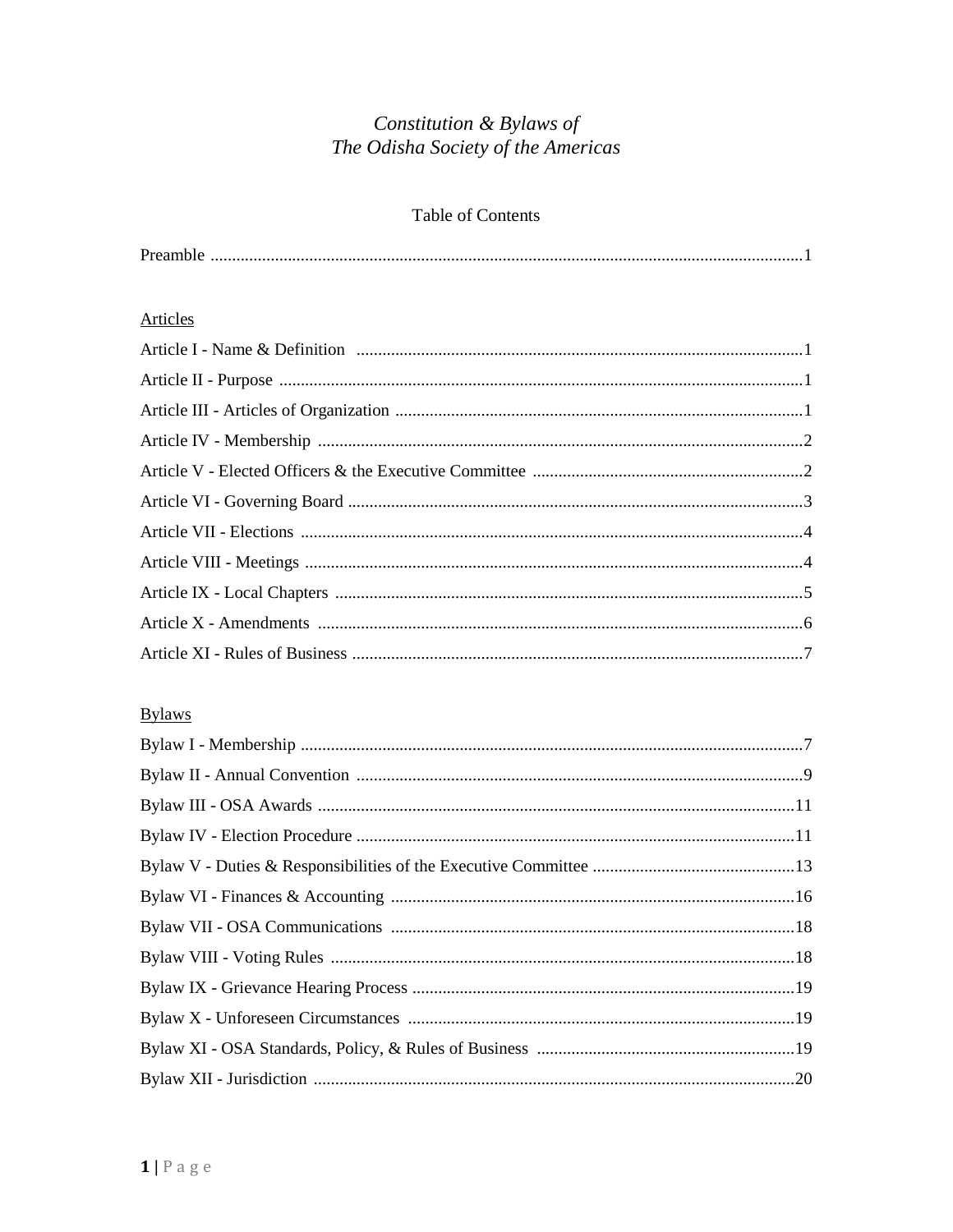# *Constitution & Bylaws of The Odisha Society of the Americas*

The Odisha Society of the Americas is, and shall continue to be, a socio-cultural, volunteer-based not-for-profit organization dedicated to the pursuit of excellence by fostering and propagating Odia culture in North America. By means of promoting socio-cultural events, educational activities, community service and developmental endeavors, The Odisha Society of the Americas shall serve as the primary resource for the engagement and education of Odia-Americans, and shall strive to enrich North American society with Odia-American contribution. In pursuing its underlying goals, The Odisha Society of the Americas shall at all times adhere to the fundamental values of integrity, ethical conduct, dedication to excellence, service, and respect for the dignity of all individuals and cultures.

# Article I

### Name & Definition

The name of this organization shall be The Odisha Society of the Americas, hereafter referred to as "OSA."

## Article II

### Purpose

In the spirit of socio-cultural growth, education, friendship, fellowship, and overall well-being, OSA shall seek to:

- 1) Form and nurture a non-political, not-for-profit, and mutually supportive environment for interaction of Odia immigrants and their families residing in the United States and Canada, as well as other individuals residing in the United States and Canada interested in Odisha and Odia culture;
- 2) Enhance the awareness of Odisha and Odia culture and traditions, and broaden the visibility of Odia heritage, through the exchange and integration of Odia culture in the United States and Canada;
- 3) Provide voluntary, charitable, and humanitarian service to the Odia community across the United States and Canada;
- 4) Enrich the members and broader society of the United States and Canada in order to foster constructive citizenship by Odia-Americans residing in the United States and Canada; and
- 5) Facilitate the exchange of information and knowledge between Odisha, on the one hand, and the United States and Canada, on the other hand, and contribute to Odisha development.

### Article III

### Articles of Organization

OSA is a 501(c)(3) non-profit organization.The Articles of Organization of OSA comprise of this Constitution, as well as the Bylaws set forth below, as amended from time to time. OSA shall maintain a permanent address and an operating address.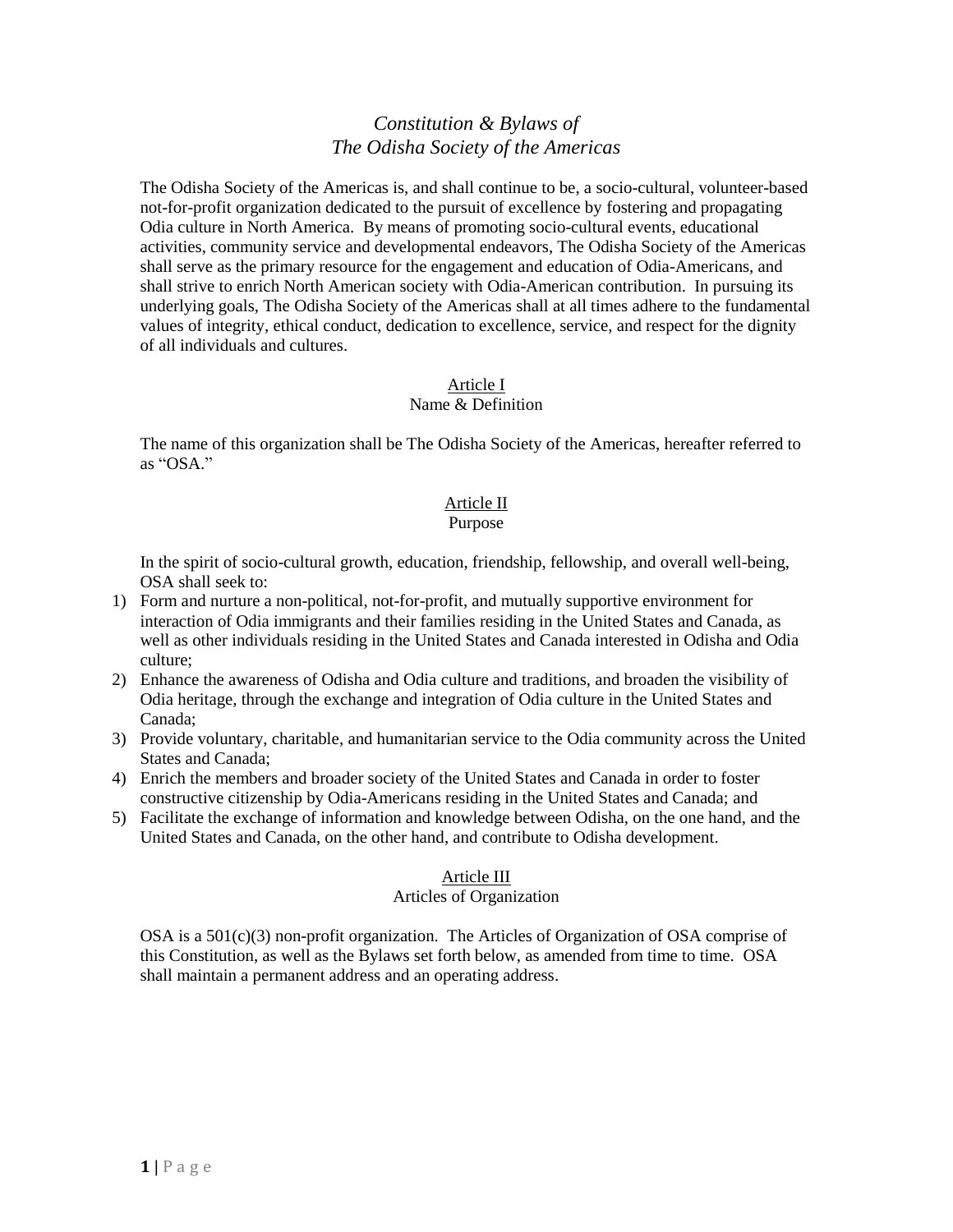### Article IV Membership

### Section 1

Membership in OSA is subject to approval, as set forth in Bylaw I. All persons, eighteen (18) years of age or over, interested in Odisha and Odia culture shall be eligible for membership in OSA, as described in the Bylaws and in the written Statement of Member Rights and Privileges, hereafter referred to as "Statement of Rights". Only those members residing in the United States and/or Canada, and having paid membership fees, shall be deemed "Voting Members". Members residing outside the United States and Canada, or those having been granted "Honorary Membership" without paying membership fees, shall be deemed "Non-voting Members". Only Voting Members shall have voting rights and authority to participate in matters of business submitted to the general membership, including, but not limited to, elections, resolutions, and amendments to this Constitution.

### Section 2

Any and all existing members and applicants for membership must be willing to abide by the Constitution and Bylaws, as well as the Statement of Rights, and must maintain an interest in OSA and its ongoing activities. Among other socio-cultural events and educational activities, OSA shall endeavor to organize an annual three-day convention for its general membership, hereafter referred to as the "Annual Convention". Attendance at, and participation in, the Annual Convention by all members of OSA is encouraged, but not required.

#### Section 3

OSA does not discriminate against, nor will it restrict membership, on the basis of, age, citizenship, color, disability, gender, race, religion, national origin, political affiliation, or sexual orientation. Notwithstanding these requirements, OSA may restrict membership based on an inability or unwillingness to perform activities related to OSA's purpose and vision, or a failure to abide by the Constitution, Bylaws, and/or Statement of Rights.

### Article V Elected Officers & the Executive Committee

#### Section 1

Ultimate authority shall be vested in the members of OSA.

#### Section 2

OSA shall have the following "Elected Officers": President, Vice President, Secretary, and Treasurer. Any candidate nominated for the role of an Elected Officer must be an OSA Life Member, Patron, or Benefactor, as defined in the Statement of Rights, for at least one year prior to the date of nomination, and twenty-one (21) years of age or older. Elections for these offices shall be held once every two years, for a two-year term to begin at the conclusion of the next Annual Convention following the election, as provided in the Bylaws. The Elected Officers must be residents of the United States or Canada at the time of nomination, and must remain residents of the United States or Canada throughout the two-year term for which they have been elected.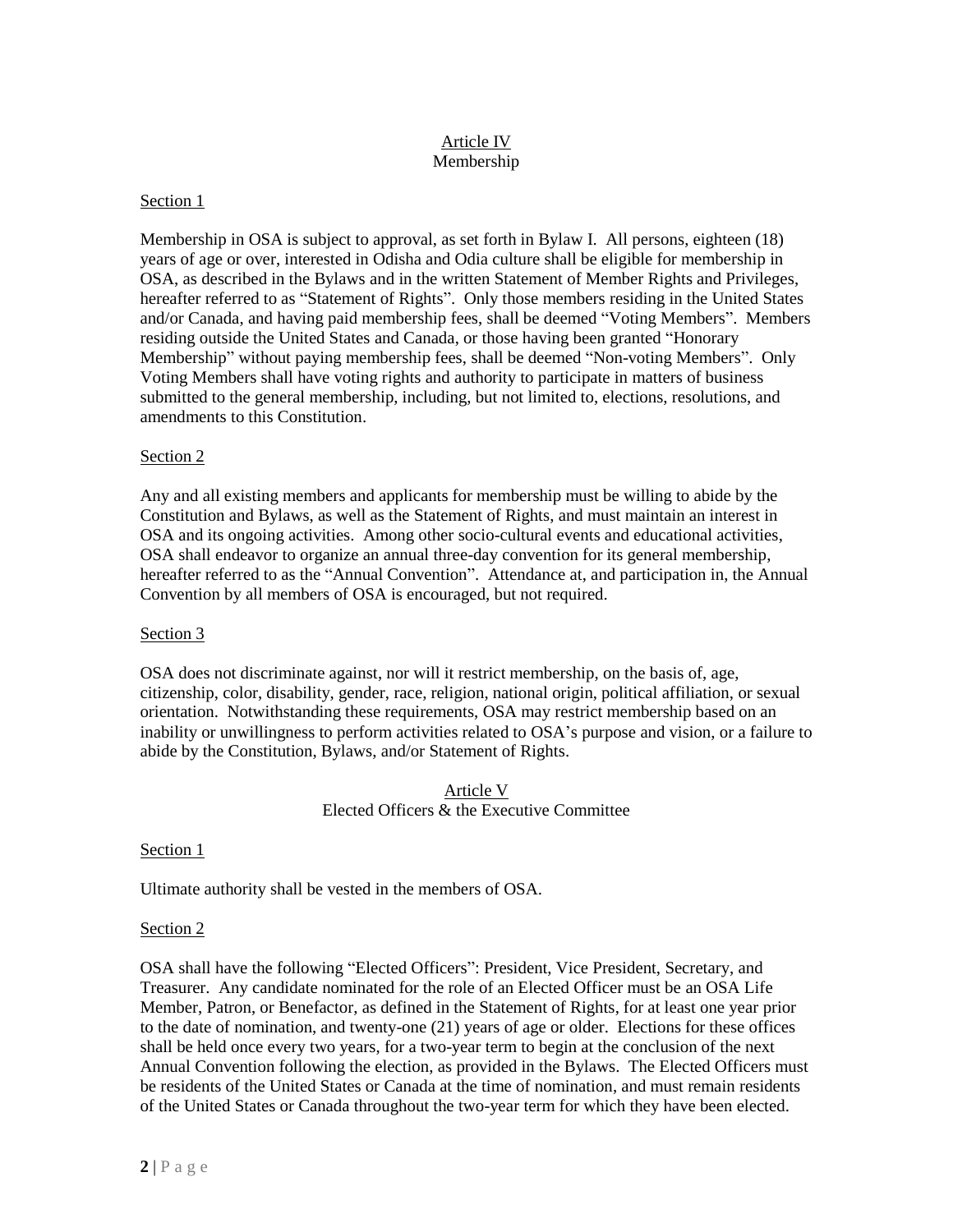Candidates for the offices of OSA President and Vice President shall campaign on a joint platform as running mates, such that a vote for a Presidential candidate shall automatically mean a vote for his or her running mate. The candidates for the offices of Secretary and Treasurer shall be elected separately.

### Section 3

The Executive Committee of OSA shall consist of the Elected Officers, as well as the following additional officers: Up to two editors of the OSA Newsletter (hereafter referred to as "Editor(s)"), Joint Secretary, Joint Treasurer, Public Relations Officer, and the General Counsel and/or Legal Advisor, hereafter collectively referred to as "Additional Officers". The current President shall serve as the Chairperson of the Executive Committee, and shall appoint the Additional Officers. All such appointments shall be subject to the approval of the Governing Board, as defined in Article VI herein.The Duties and Responsibilities of the Executive Officers are set forth in Bylaw V below.

Only the Elected Officers shall have the authority to vote on decisions of the Executive Committee. Approval by the Executive Committee must carry at least a simple majority of votes, unless otherwise stated in this Constitution and Bylaws. No two members of the Executive Committee may, at any time, be from the same immediate family.

#### Article VI Governing Board

### Section 1

OSA shall have a Board of Governors, hereafter referred to as "Governing Board" or "BOG". The Governing Board shall be responsible for enacting policy decisions to be implemented by the Executive Committee. In the event that the Executive Committee is dissolved, the Governing Board shall be responsible for execution of this Constitution and the OSA Bylaws.

### Section 2

The Governing Board shall consist of the Elected Officers, the Immediate Past President, as well as the president or other elected representative of each individual OSA Local Chapter, as defined and described in Article IX below. The current President, Secretary, and Treasurer of OSA shall serve as the Chairperson, Secretary, and Treasurer of the Governing Board, respectively. All members of the Governing Board must be OSA Life Members, Patrons, or Benefactors, as defined in the Statement of Rights, and twenty-one (21) years of age or older. No two members of the Executive Committee and/or Governing Board may, at any time, be from the same immediate family.

### Section 3

Members of the Governing Board shall be announced by the President at the time of assuming office at the Annual Convention. Appointment to the Governing Board shall be for a period of two years. The tenure of continuous membership on the Governing Board shall be limited to two consecutive two-year terms, to be waived only in the event that a current Governing Board member is running for the position of an Elected Officer. In the event of resignation, inaction, or negligence by any member of the Governing Board, the President shall call for re-election or renomination for such position within a period of one (1) month.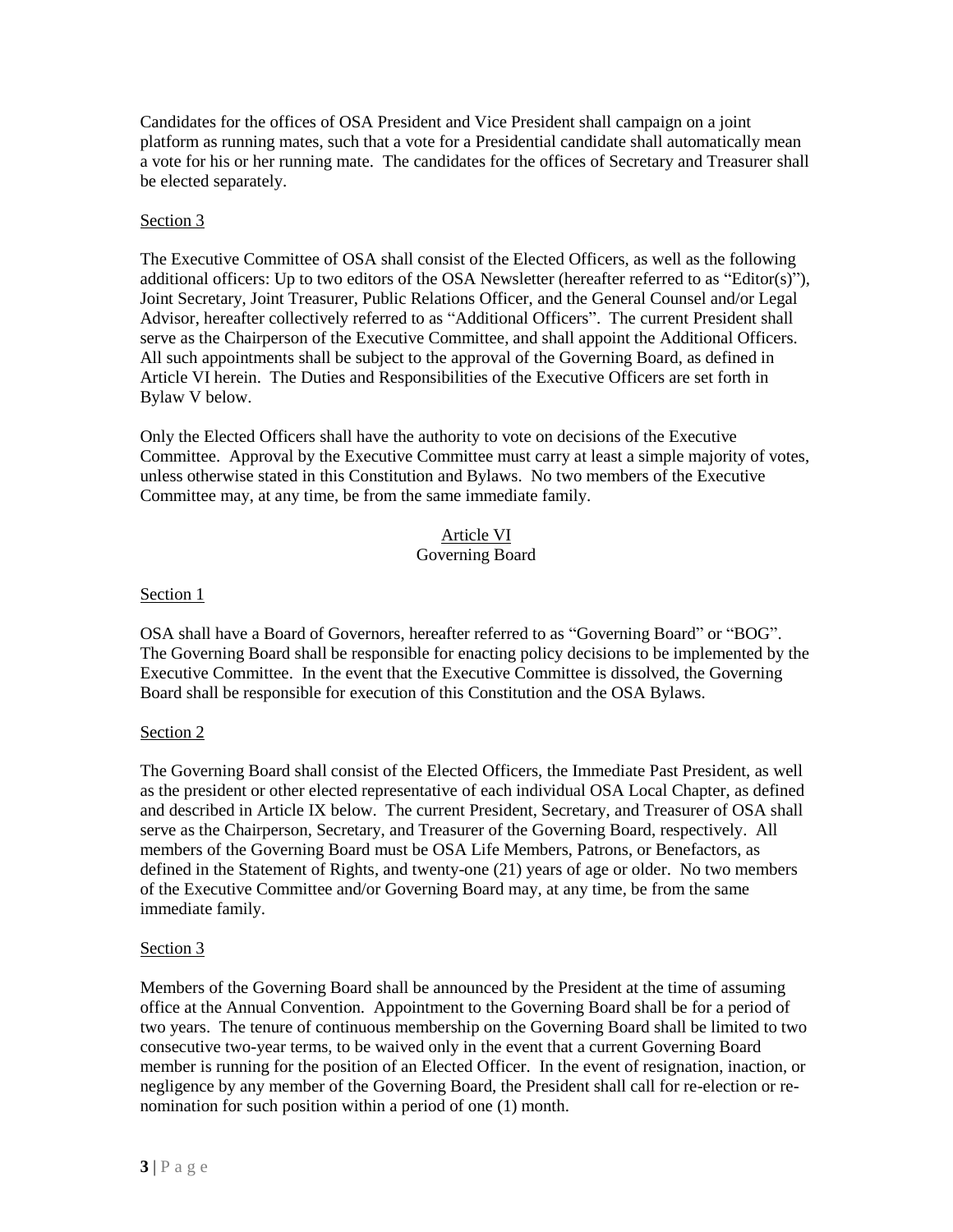### Section 4

The Governing Board shall meet at least twice every fiscal year, to be defined as the year beginning on July 1<sup>st</sup> and finishing on June  $30<sup>th</sup>$ . Each member of the Governing Board must participate in at least one BOG meeting per fiscal year. Attendance via teleconference is acceptable for purposes of this Section. Fifty (50) percent of the Governing Board shall constitute a quorum for a BOG meeting. Approval by the Governing Board must carry at least a simple majority of votes of those BOG members present, unless otherwise stated in this Constitution and Bylaws. At least a two-thirds majority shall be required to override an action of the Executive Committee.

#### Article VII Elections

As set forth above, elections for the offices of President, Vice President, Secretary, and Treasurer shall be held once every two years for a two-year term to begin at the conclusion of the next Annual Convention following the election, per the procedures set forth in the Bylaws.

#### Article VIII Meetings

#### Section 1

There shall be at least one meeting of the general membership each calendar year, to be held at the Annual Convention, hereafter referred to as the "General Body Meeting". The President shall be responsible for organizing and conducting the General Body Meeting with the help of the Governing Board and the OSA Local Chapter, as defined below, responsible for organizing the Annual Convention. In the absence of the President, the Vice President shall preside over the General Body Meeting. In the absence of both the President and the Vice President, a member of the Governing Board appointed by the President shall conduct the General Body Meeting.

#### Section 2

The President shall appoint a Parliamentarian for the General Body Meeting, for purposes of interpreting this Constitution and Bylaws. Any interpretation reached by the Parliamentarian during the General Body Meeting shall be binding for any resolutions to which the interpretations relate.

#### Section 3

Fifty Voting Members, as defined in the Bylaws and Statement of Rights, shall constitute a quorum for the General Body Meeting. It shall be the responsibility of the Secretary to maintain proper records of any resolutions passed during the General Body Meeting. Within thirty (30) days of the General Body Meeting, such resolutions shall be circulated for approval to any Voting Members not personally present at the General Body Meeting. A lack of response by the date specified in this distribution shall be interpreted as acceptance of the resolution(s). Should the Secretary receive objections to a resolution from a majority of all Voting Members, such resolution shall be declared invalid.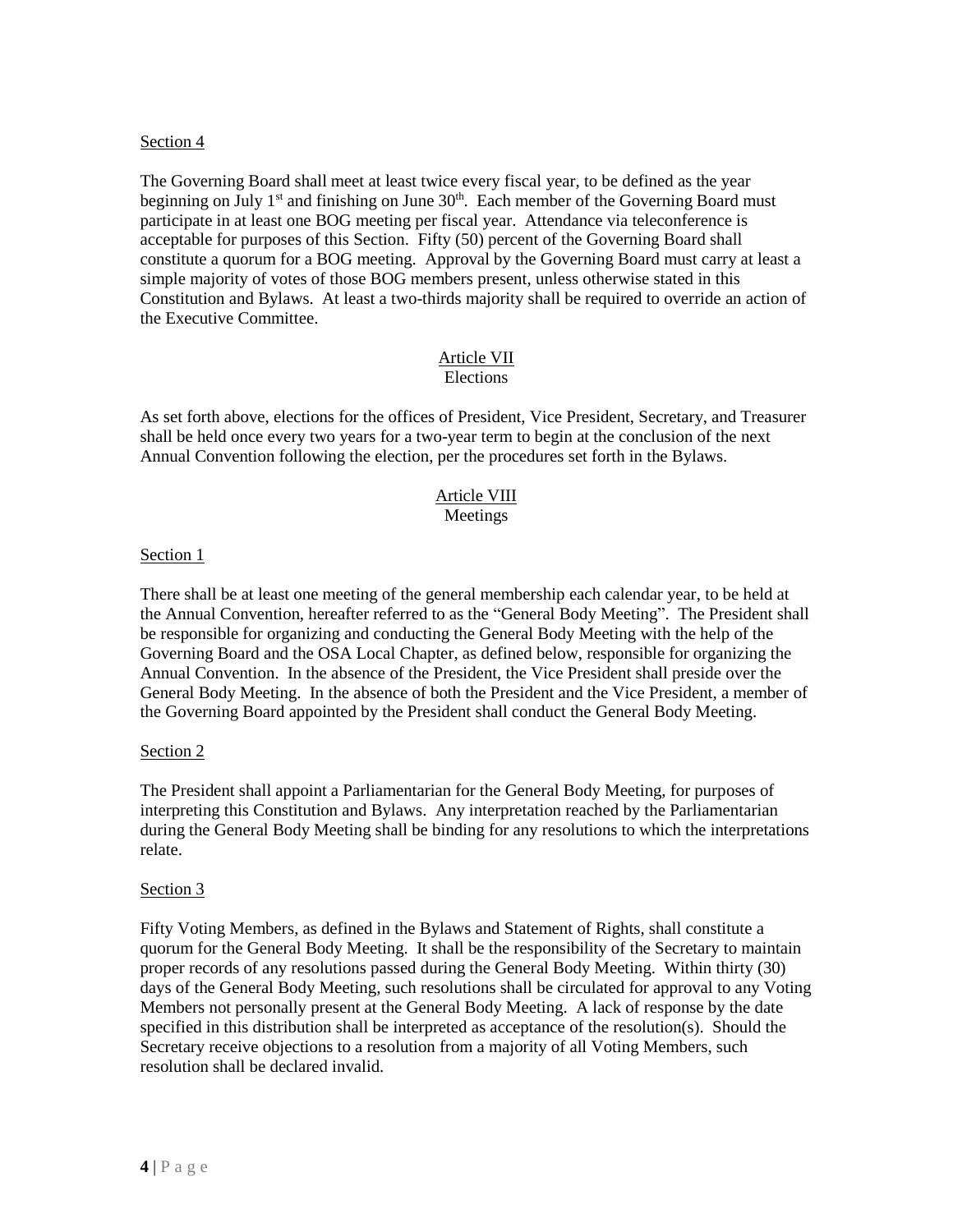#### Article IX Local Chapters

Regional local chapters of OSA (hereafter referred to as "Local Chapters") may be established throughout the United States and Canada, and shall operate under OSA.

### Section 1

To form a new Local Chapter, at least fifteen (15) families in a particular geographical location, with each such family having at least one (1) OSA Life Member, Patron, or Benefactor, as defined in the Statement of Rights, must submit a written request to the Secretary for approval by the Governing Board. Such written request must be submitted at least two (2) months prior to the intended date of formation of the Local Chapter. The written request must accurately define the geographical territory to be represented by the Local Chapter. A proposed Local Chapter's territory may not overlap with that of an existing Local Chapter. OSA Members requesting formation of a new Local Chapter whose territory would overlap with that of an existing Local Chapter are encouraged to join the existing Local Chapter so that all OSA Members residing in that geographical territory may collectively pursue OSA's underlying goals and benefit from OSA's activities. Should a proposed Local Chapter's territory overlap with that of other existing Local Chapters, then those existing Local Chapters and the proposed Local Chapter must mutually agree to a redrawing of each Local Chapter's respective geographical territory such that no overlap results after formation of the new Local Chapter.

The Governing Board's decision on a written request to form a new Local Chapter shall be conveyed in writing no later than thirty (30) days from the date of receipt. Should a member of a Local Chapter permanently relocate to an address outside of that Local Chapter's defined geographical territory for any reason, such member shall cease to be a member of that Local Chapter for purposes of meeting the requirements of this Section. If, at any time, a Local Chapter falls short of fifteen (15) families having at least one (1) OSA Life Member, Patron, or Benefactor, the Local Chapter shall be placed under probation by the Governing Board.

### Section 2

The Governing Board shall approve a model template of guidelines governing the local chapters' operations, hereafter referred to as "Model Local Chapter Guidelines". Upon formation, a Local Chapter shall have jurisdiction over all of its members. Each Local Chapter may have its own chapter guidelines. However, each Local Chapter's guidelines shall in no way conflict with, or receive priority over, this Constitution and Bylaws or the Model Local Chapter Guidelines approved by the Governing Board.

As described in Article VI, Section 2 above, the President or other elected representative of each Local Chapter shall serve on the OSA Governing Board for a term of two years. It is the responsibility of the Local Chapter President to notify the OSA Secretary of the identity of the Governing Board representative from that Local Chapter within thirty (30) days after any election in that Local Chapter. As further set forth in Article VI, Section 2 above, the Local Chapter President is eligible to continue serving on the Governing Board for a second two-year term if reelected by the Local Chapter, but may serve no more than two consecutive two-year terms on the Governing Board. In the event of re-election, it is the responsibility of the Local Chapter President to notify the OSA Secretary of such on or before the June 30th of the election year.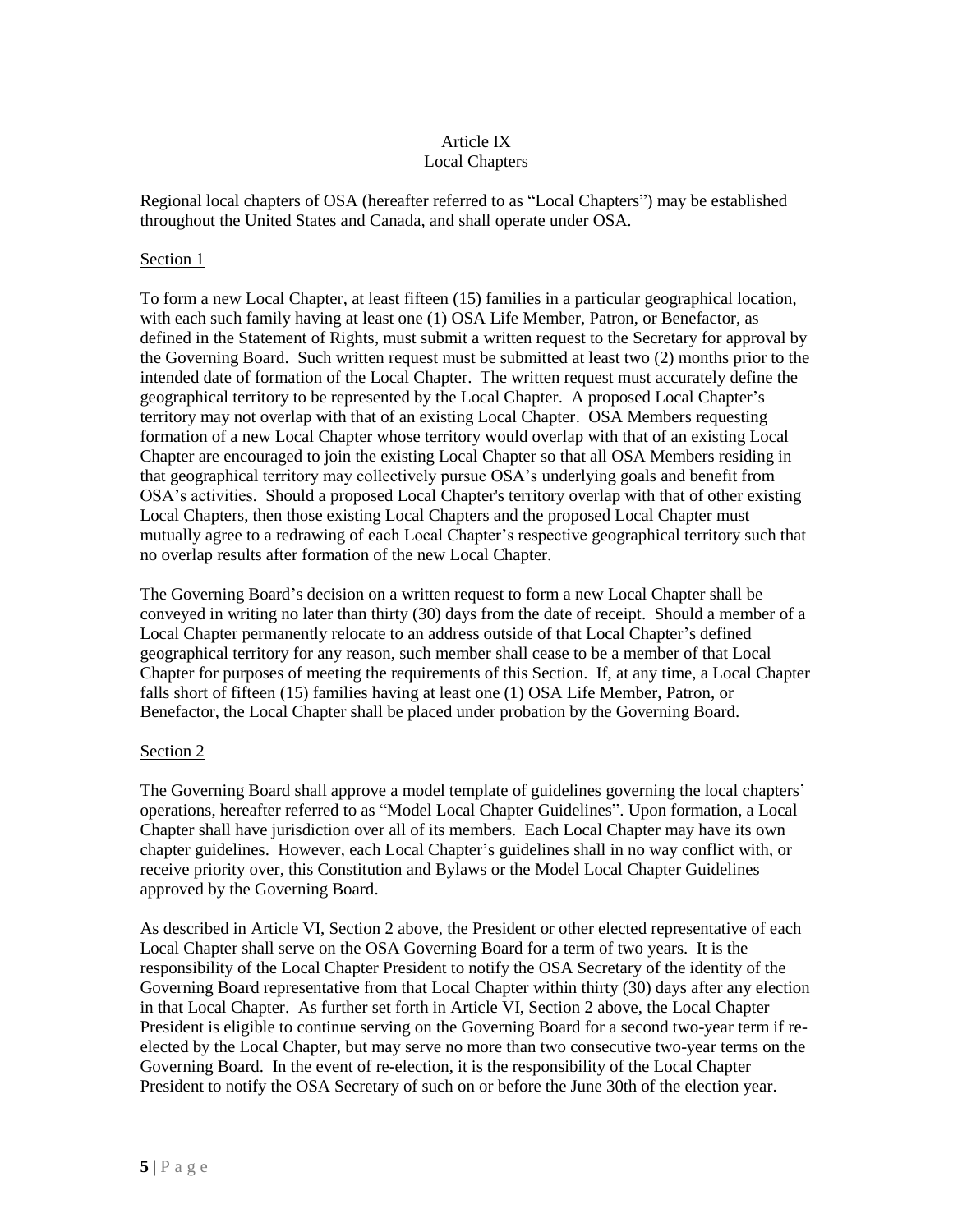Should a Local Chapter be placed under probation by the Governing Board, that Local Chapter's President or other elected representative shall lose his or her seat on the Governing Board.

A single individual may not serve in the position of Local Chapter President for a total of more than four  $(4)$  years in a span of ten  $(10)$  years.

### Section 3

All Local Chapter officers, including the elected representative on the Governing Board, are subject to the same eligibility requirements as members of the OSA Executive Committee.

### Section 4

The Local Chapter President shall provide that Local Chapter's current membership list to the Secretary of OSA by June 15th of each year. The Secretary of OSA shall periodically provide the Local Chapter President with the names of new Members who reside in the geographic area covered by the Local Chapter.

### Section 5

Any donation in the name of OSA and/or any OSA membership dues collected by a Local Chapter shall be forwarded to the Treasurer of OSA. A Local Chapter may solicit its own activity fees and other contributions for its activities and events.

### Section 6

All financial accounts owned by Local Chapters must reflect the OSA Employer Identification Number (EIN), and all funds raised by Local Chapters shall follow OSA's rules as set forth in this Constitution and Bylaws, and IRS regulations. Each Local Chapter located in the United States shall submit a copy of its annual financial statement to the Treasurer of OSA by March 31st of each year. Failure to provide such financial statement in a timely manner may subject the Local Chapter to immediate probation.

### Section 7

Should a Local Chapter be placed under probation for any reason, the Governing Board shall provide in writing any terms and conditions necessary and appropriate to correct the deficiency and/or failures of the Local Chapter. Upon cure of such deficiency and/or failures, the Local Chapter shall be reinstated and the Local Chapter President, or other elected representative on the BOG, shall regain his or her seat on the Governing Board. For purposes of probation due to a member deficiency, the Local Chapter may be reinstated upon submission of a new written request meeting the requirements of Article IX, Section 1 above.

# Article X

## **Amendments**

### Section 1

Any proposed amendments to this Constitution and Bylaws may be voted upon by Voting Members, as defined in the Statement of Rights, at the annual General Body Meeting or via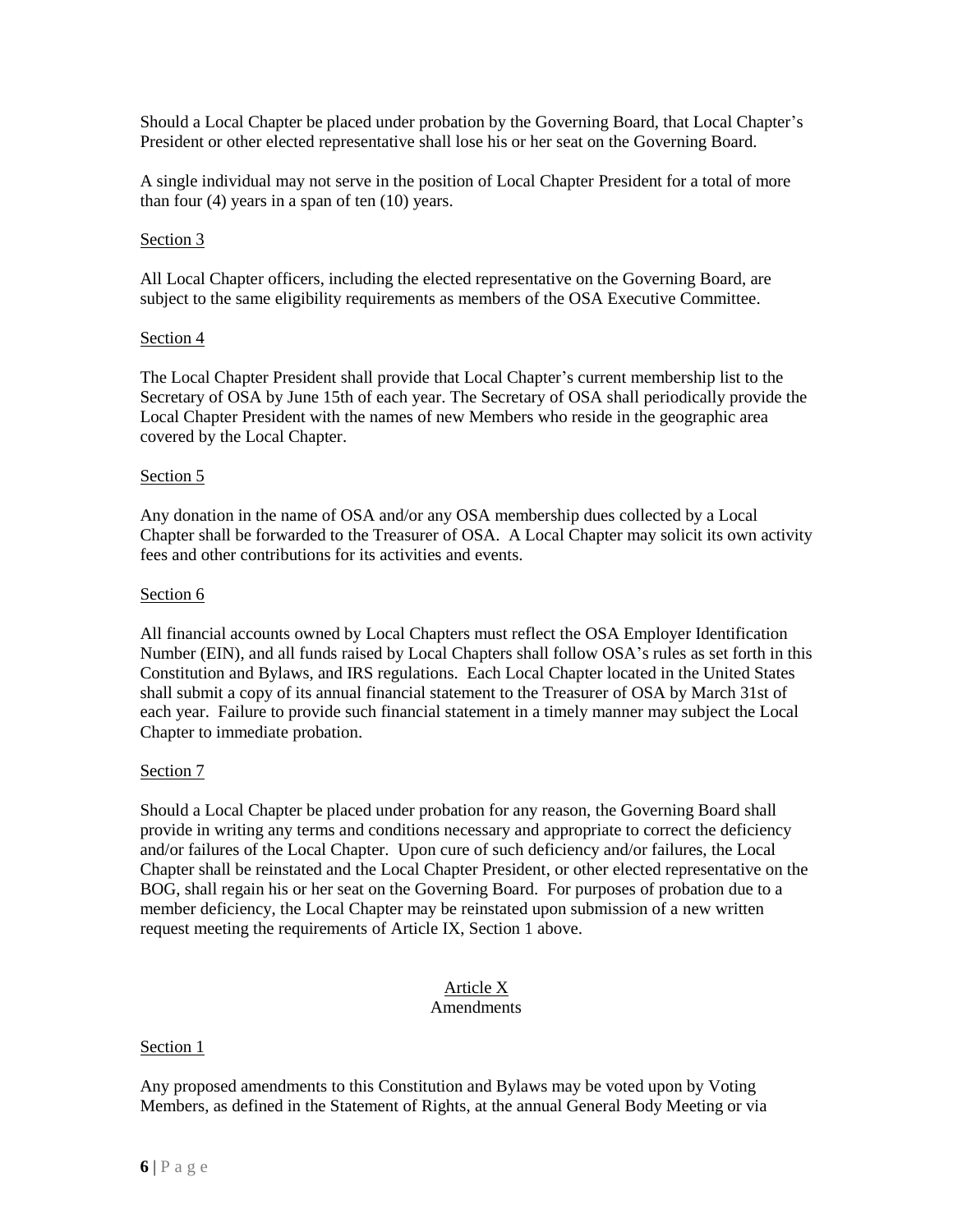written or electronic ballot. Any such proposed amendments shall be brought by a petition signed by at least ten (10) percent of all Voting Members, or by the Governing Board. Such petition must be circulated to all Voting Members at least thirty (30) days prior to the annual General Body Meeting at which the proposed amendment will be voted upon, or in the case of a written or electronic ballot, sixty (60) days prior to the projected effective date of the proposed amendment.

### Section 2

Any proposed amendment shall become part of this Constitution and Bylaws only if approved by a two-thirds majority of those Voting Members present in the General Body Meeting if such proposed amendment is voted upon at the General Body Meeting, or a two-thirds majority of all Voting Members if such proposed amendment is voted upon via ballot. Should a proposed amendment be voted upon via ballot, Voting Members shall be required to respond within thirty (30) days from the date of mailing in the event of a postal mail ballot, and within fifteen (15) days from the date of mailing in the event of an electronic mail ballot. A lack of response before the date specified in the ballot shall be considered a vote in favor of the amendment(s).

### Article XI

### Rules of Business

The business of OSA shall be conducted in accordance with the rules contained in the latest edition of 'Robert's Rules of Order', provided that these rules do not contradict this Constitution and Bylaws, and/or the Statement of Rights. Interpretation of any of the foregoing shall be conducted by the current General Counsel and/or Legal Advisor of OSA or, in the context of a General Body meeting, by the appointed Parliamentarian. In the event of a dispute involving this Constitution and Bylaws, and/or the Statement of Rights, the decision of the Governing Board shall be final and binding.

### *Bylaws*

### Bylaw I Membership

### Section 1 – Statement of Rights

The OSA Statement of Rights and Privileges, setting forth the terms and conditions of OSA membership, including, but not limited to, member rights and obligations, shall be posted on OSA's world wide website, hereafter referred to as "OSA Website", and included with the written application for OSA membership, hereafter referred to as "Membership Application". Any and all OSA members, as well as applicants for OSA membership, must agree to the terms and conditions contained in the Statement of Rights. The Governing Board has discretion to alter the Statement of Rights. Should the Statement of Rights be revised in any way, the President shall notify the general membership of such revisions in writing via electronic mail, with a copy of the revised Statement of Rights attached, within two (2) weeks of implementation of such modifications. Continued membership in OSA following any such revisions shall be deemed acceptance of the most recent Statement of Rights.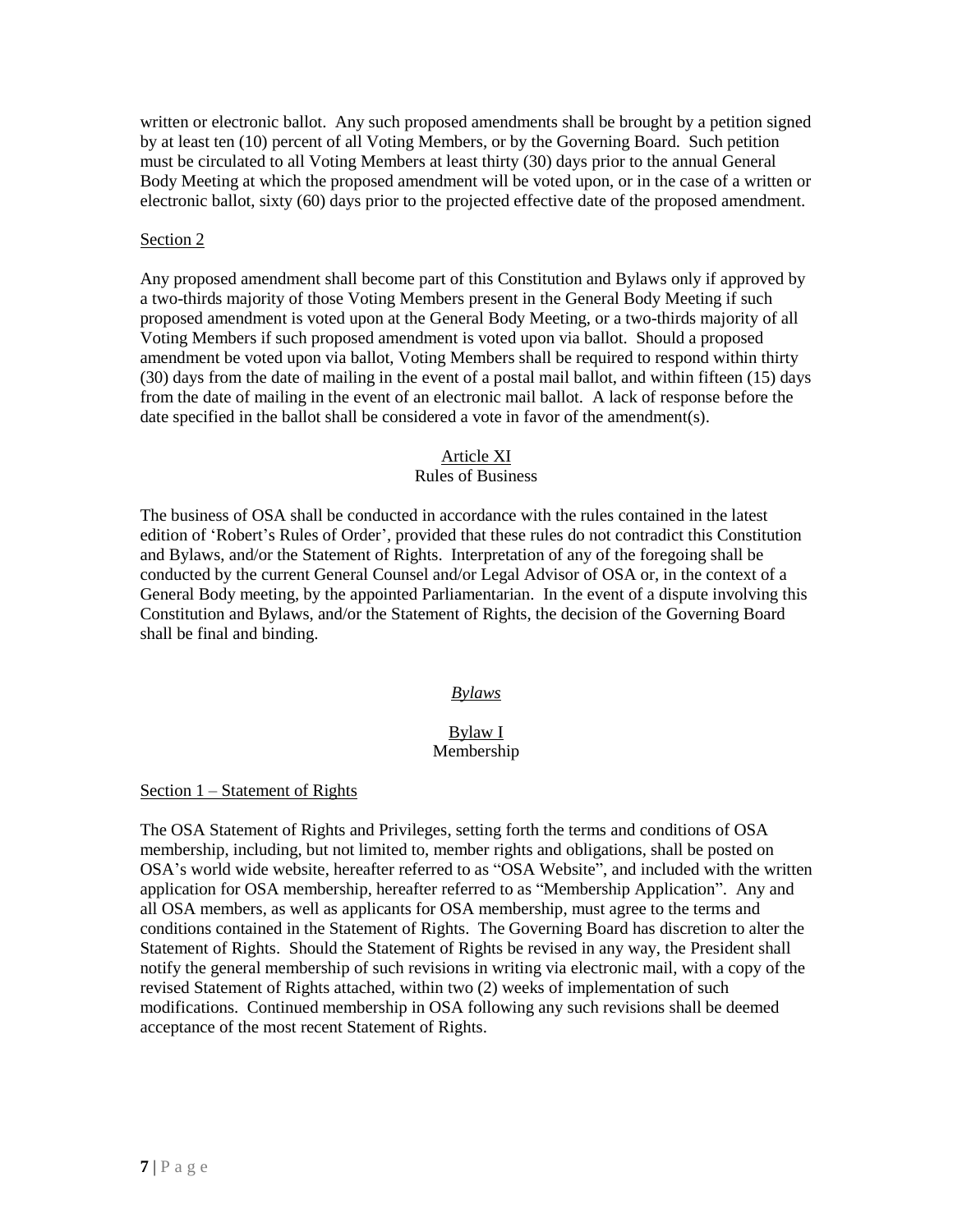#### Section 2 – Residence Requirements

All persons, eighteen (18) years of age or over, residing in the United States or Canada, and interested in Odisha and Odia culture shall be eligible for membership in OSA. All prospective members must submit a Membership Application and pertinent fees, as set forth in the body of the Membership Application. Membership shall be subject to the approval of the Governing Board, as set forth below. OSA reserves the right to request verification of any information contained in a Membership Application.

As set forth above, and as described in the Statement of Rights, to be deemed a Voting Member, that member must maintain primary residence in the United States or Canada. Members whose primary residence is outside the United States or Canada shall be deemed Non-voting Members. To the extent a Voting Member's primary place of residence changes to a location outside the United States or Canada, that individual shall be deemed a Non-voting Member until such time he or she re-establishes his or her primary residence in the United States or Canada. Similarly, should an applicant for membership reside outside the United States or Canada, he or she shall be eligible for Non-voting Membership only, until such time he or she establishes his or her primary residence in the United States or Canada.

### Section 3 – Membership Categories and Fees

OSA's membership categories and fees shall be set forth in the OSA Statement of Rights and Membership Application. Fees for any given category of membership shall be identical regardless of Voting or Non-voting status. As set forth above, only Voting Members, as delineated in the Statement of Rights, shall have voting rights and authority to participate in matters of business submitted to the general membership, including, but not limited to, elections, resolutions, and amendments to this Constitution. Any changes to OSA's membership categories and fees shall be subject to the approval of the Governing Board, and shall further be subject to the approval of Voting Members at the General Body Meeting by at least a simple majority of votes.

### Section 4 – Membership Verification

Within fifteen (15) days of the end of each calendar month, the Secretary and/or Treasurer shall review all Membership Applications, as well as any related fees, received during that month. The Secretary and/or Treasurer shall determine whether each application meets all requirements for membership eligibility as set forth in the Bylaws and Statement of Rights. The Secretary and/or Treasurer may request additional information and/or documentation for purposes of determining membership eligibility, including, but not limited to: photo identification, proof of age, and address verification. Any such request shall be submitted to the applicant in writing within seven (7) days after reviewing an application. Upon receiving a request for additional information, the applicant shall have fifteen (15) days to submit pertinent documentation, or the Membership Application shall not be processed.

The Secretary and/or Treasurer shall have the right to reject a Membership Application for any reason including, but not limited to, failure to meet the requirements for eligibility as set forth in the Bylaws and Statement of Rights. Should a Membership Application be rejected, it shall be submitted to the Governing Board, who shall then have the opportunity to review the Membership Application and may deem it acceptable. Membership shall commence only upon acceptance of the Membership Application. The Treasurer shall not deposit any application fees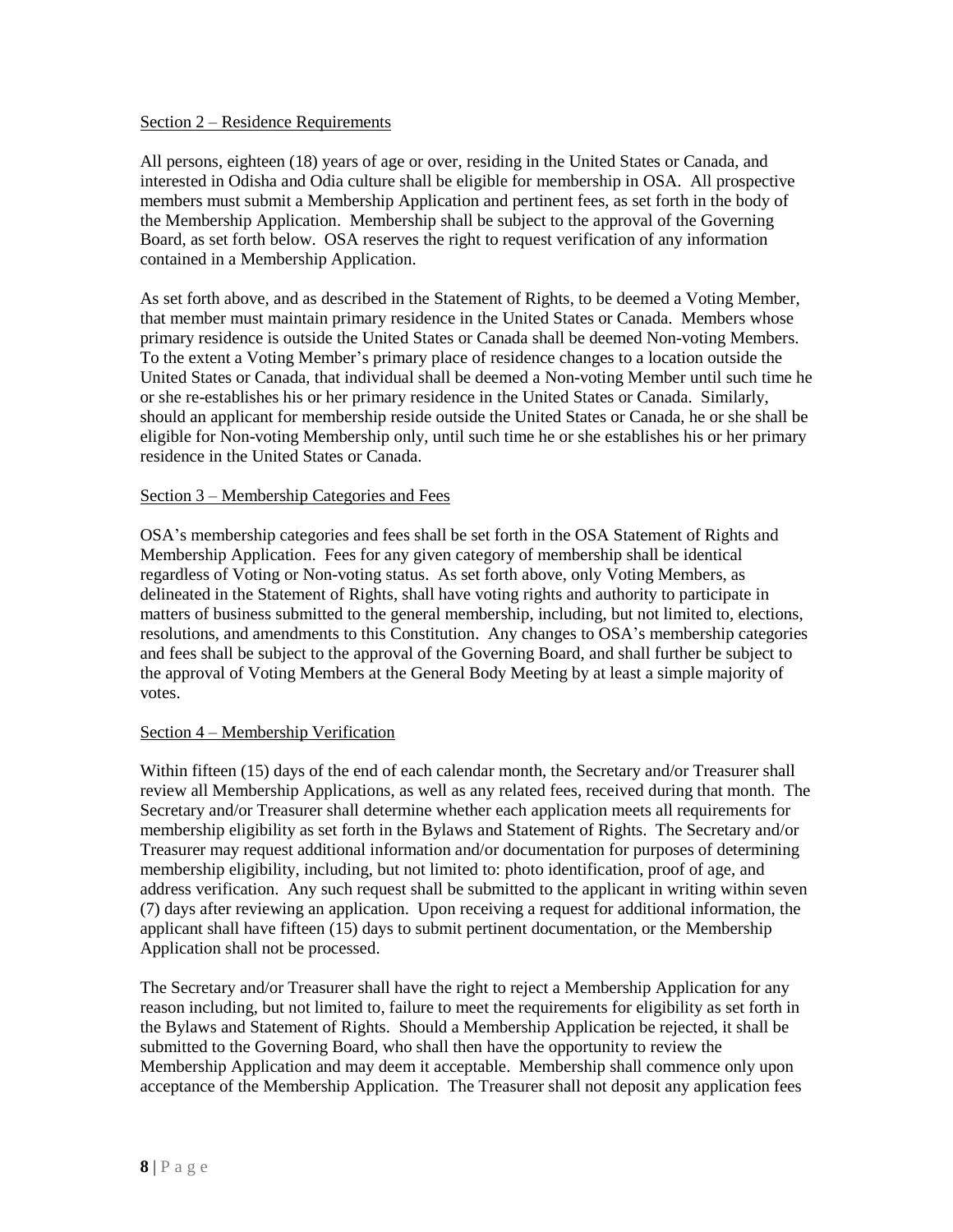submitted with the Membership Application unless and until such Membership Application is accepted.

### Section 5 – Membership Revocation

Membership in OSA may be revoked on the basis of violation of the Statement of Rights or this Constitution and Bylaws, or if a member no longer meets the membership eligibility requirements as set forth in the Statement of Rights.

Proceedings relating to revocation of OSA membership may be brought by written petition by any member of the Governing Board, or by at least twenty-five (25) Voting Members. Such petition must outline in detail the basis for potential revocation, and must be submitted to the OSA President by registered/certified mail with return receipt requested, or by electronic mail addressed to the President and the Secretary. Upon review and investigation, the Governing Board shall schedule a meeting so that the member in question may have an opportunity to oppose the petition before the Governing Board, hereafter referred to as a "Revocation Hearing". The Revocation Hearing shall be scheduled no sooner than twenty (20) days and no later than sixty (60) days after submission of the written petition. Written notice of the Revocation Hearing, including the date, time, and location, shall be provided via U.S. and electronic mail. In order for a Revocation Hearing to be valid, at least a quorum of the Governing Board must be present. Upon hearing the member's response to the petition, the Governing Board, in its sole discretion, shall determine whether revocation of OSA membership is warranted by at least a two-thirds vote of those members of the Governing Board present at the Revocation Hearing. The Governing Board shall notify the President of its decision within two (2) business days. The President shall then notify the member of the Governing Board's decision in writing via U.S. and electronic mail by no later than two (2) weeks after the Revocation Hearing. The decision of the Governing Board shall be final and binding.

### Bylaw II

#### Annual Convention

#### Section 1 – Host Chapter

The President, or equivalent elected representative, of any Local Chapter wishing to host an Annual Convention must submit a request in writing to the President of OSA at least one year prior to the proposed date of the Annual Convention.

Upon receipt, the Executive Committee shall review and present any and all requests to host the next Annual Convention to the Governing Board. Upon consideration, the Governing Board shall select the site for the Annual Convention by no later than the conclusion of the prior year's Annual Convention. The Local Chapter existing in the geographical territory of the Annual Convention site shall be considered the "Host Chapter", and shall be responsible for all aspects of the Annual Convention. At its discretion, the Host Chapter may appoint a Convention Committee for purposes of organizing the Annual Convention.

### Section 2 – Convention Guidelines and Conveners

All aspects of the Annual Convention must comply with the written guidelines governing OSA Annual Conventions, hereafter referred to as "Convention Guidelines".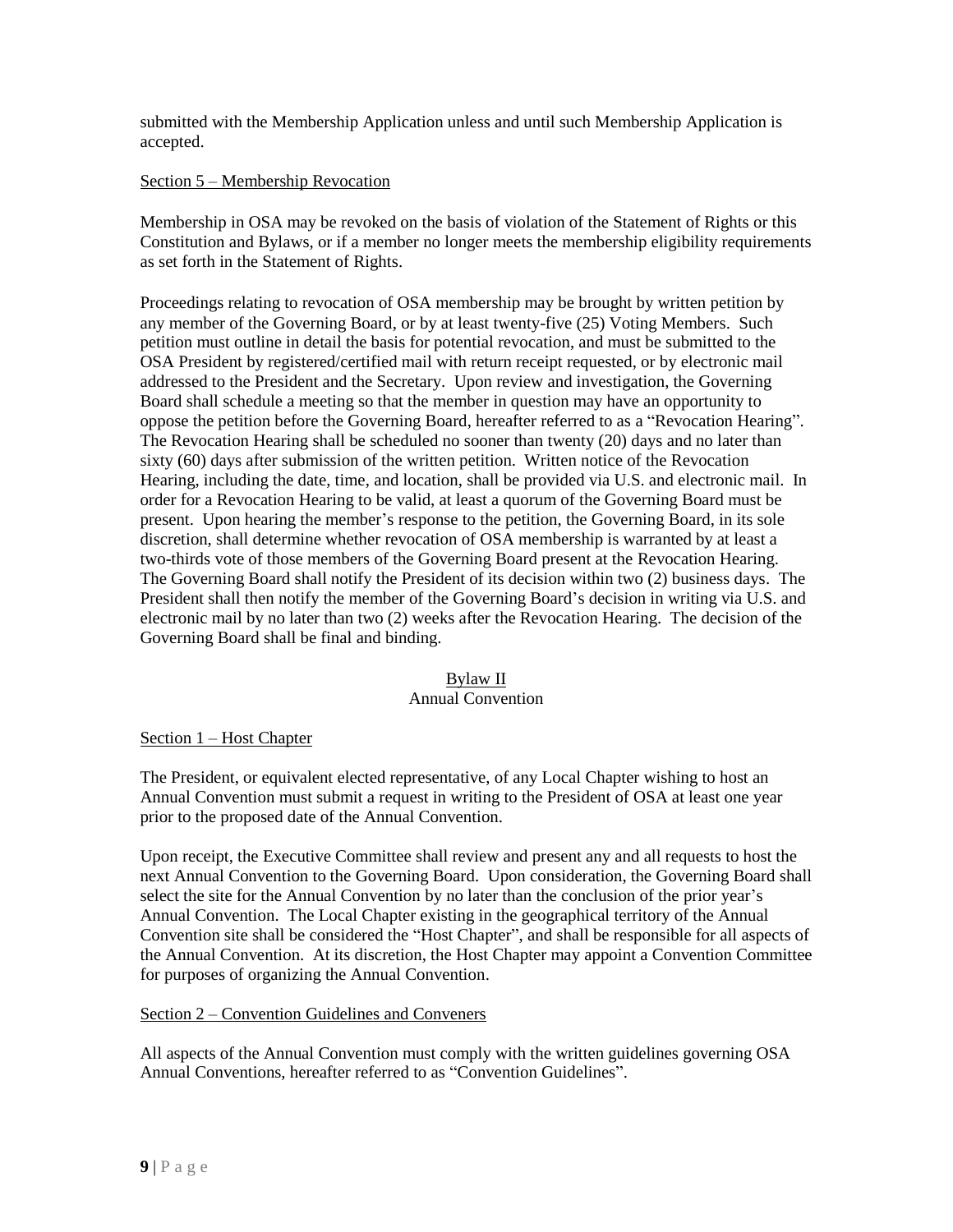The Host Chapter shall select a Convener for the Annual Convention. Among other responsibilities, the Convener shall be required to print and distribute a printed copy of the literary magazine (hereafter referred to as "OSA Souvenir") and directory of OSA members (hereafter referred to as "OSA Directory") to all attendees. Additionally, the Convener shall provide electronic copies of the OSA Souvenir and OSA Directory to all Voting Members. Voting Members not in attendance may request that a paper copy of the OSA Souvenir and OSA Directory be sent to them via U.S. mail. Any such request shall be submitted to the Convener in writing by no later than May  $31<sup>st</sup>$  of the year of the Annual Convention, and shall be accompanied with payment for printing and shipping expenses.

The Vice President of OSA shall function as Co-convener of the Annual Convention, and shall coordinate all activities including, but not limited to, planning and preparations, the opening ceremony, the invitation of guests, and the distribution of OSA awards, as set forth below in Bylaw III. Any activities of the Vice President relating to the Annual Convention shall be in consultation with the OSA President and Convention Convener.

The first day of the Annual Convention shall be devoted to development-oriented symposia. This may include, but shall not be limited to, Odisha Development, Higher Education in Odisha, Invest Odisha, and Odisha Culture and Heritage. This portion of the Annual Convention shall be funded entirely by OSA, and accordingly shall not pose a financial burden on the Host Chapter. The Annual Convention shall include at least one cultural segment dedicated entirely to Odia classical music and dance, including, but not limited to, Odissi, Chhanda, and Champu, for purposes of increasing interest in Odia culture.

### Section 3 – Convention Finances

The Annual Convention shall not be viewed as a means of raising funds for the Host Chapter. The Treasurer of OSA shall supervise any fundraising efforts, collections, and expenses for the Annual Convention. Before or during the Annual Convention, the Executive Committee shall appoint a three (3) member Convention Audit Committee for purposes of auditing any collections and expenses relating to the Annual Convention. It is the responsibility of the Host Chapter President and Convener to summarize any collections and expenses relating to the Annual Convention, and prepare a written list of any new members to have joined OSA during registration for the Annual Convention, and submit the same to the Treasurer and the Convention Audit Committee by November 30 of that year. This written report shall be accompanied with a check for the amount due. Upon review of this written report, the Convention Audit Committee shall prepare a summary of its findings for the Treasurer, who shall then distribute this report to the general membership via electronic mail within thirty (30) days of receipt.

Should the Host Chapter fail to meet its obligations under this Bylaw II, it shall not be permitted to host another Annual Convention for a period of ten (10) years.

Any additional requirements relating to the Annual Convention, including, but not limited to, any modification to the Convention Guidelines and/or any alteration to the provisions set forth in this Bylaw II are subject to the approval of the Governing Board.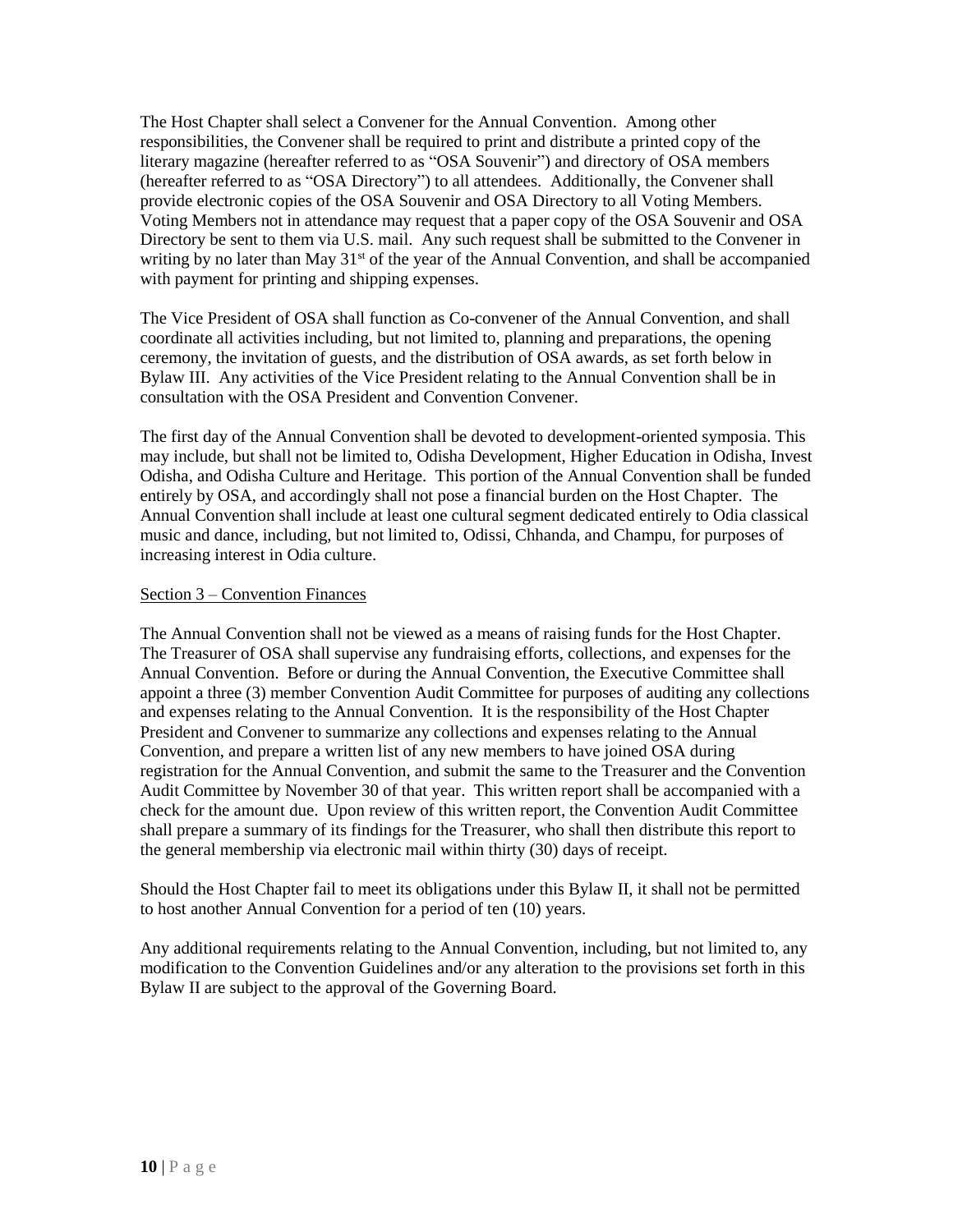### Bylaw III OSA Awards

It is the responsibility of the Vice President to form an Awards Committee to present certain OSA Awards at the Annual Convention. The eligibility criteria for OSA Awards and the awardee selection process are both set forth in the written guidelines governing OSA Awards, hereafter referred to as "Awards Guidelines". Any actions taken by the Vice President and/or Awards Committee in connection with OSA Awards, including, but not limited to, requesting awardee nominations, appointing judges for the selection of awardees, and documenting the outcome of the judges' selection process in writing for submission to the Executive Committee, must comply with the Awards Guidelines. Any additional requirements relating to OSA Awards, including, but not limited to, any modification to the Awards Guidelines and/or any alteration to the provisions set forth in this Bylaw III are subject to the approval of the Governing Board.

### Bylaw IV Election Procedure

### Section 1

Prior to their one-year anniversary of taking office, the Executive Committee shall appoint a three (3) member Election Committee, one of whom shall be designated as the Chairperson. All members of the Election Committee must be OSA Life Members, Patrons, or Benefactors. Appointment of the Election Committee, including the Chairperson, shall occur during the next Annual Convention following the Executive Committee taking office, and shall be subject to the approval of the Governing Board. No existing member of the Governing Board shall be eligible to serve on the Election Committee. Appointment of the Election Committee, including the Chairperson, shall further be subject to the approval of Voting Members at the General Body Meeting by at least a simple majority of votes. Appointment to the Election Committee shall be for a period of one year, *i.e.*, until the end of the Elected Officers' term in office. Any alterations to Election Committee appointments during this one-year period shall require approval of the Governing Board by at least a two-thirds majority of votes.

Any and all actions taken by the Election Committee with respect to any given election, including, but not limited to, the roles and responsibilities identified herein, must be in accordance with the written guidelines governing OSA elections, hereafter referred to as "Election Guidelines".

#### Section 2

It is the joint responsibility of the Secretary and Treasurer to prepare a list of Voting Members, as described in these Bylaws and the Statement of Rights, by December 31<sup>st</sup> of the year preceding an election year for submission to the Chairperson of the Election Committee. Upon submission, this list shall serve as the exclusive record of individuals eligible to participate in the next election.

#### Section 3

It is the responsibility of the Election Committee Chairperson to request nominations for the roles of the Elected Officers. He or she shall do so in writing via electronic mail and in the OSA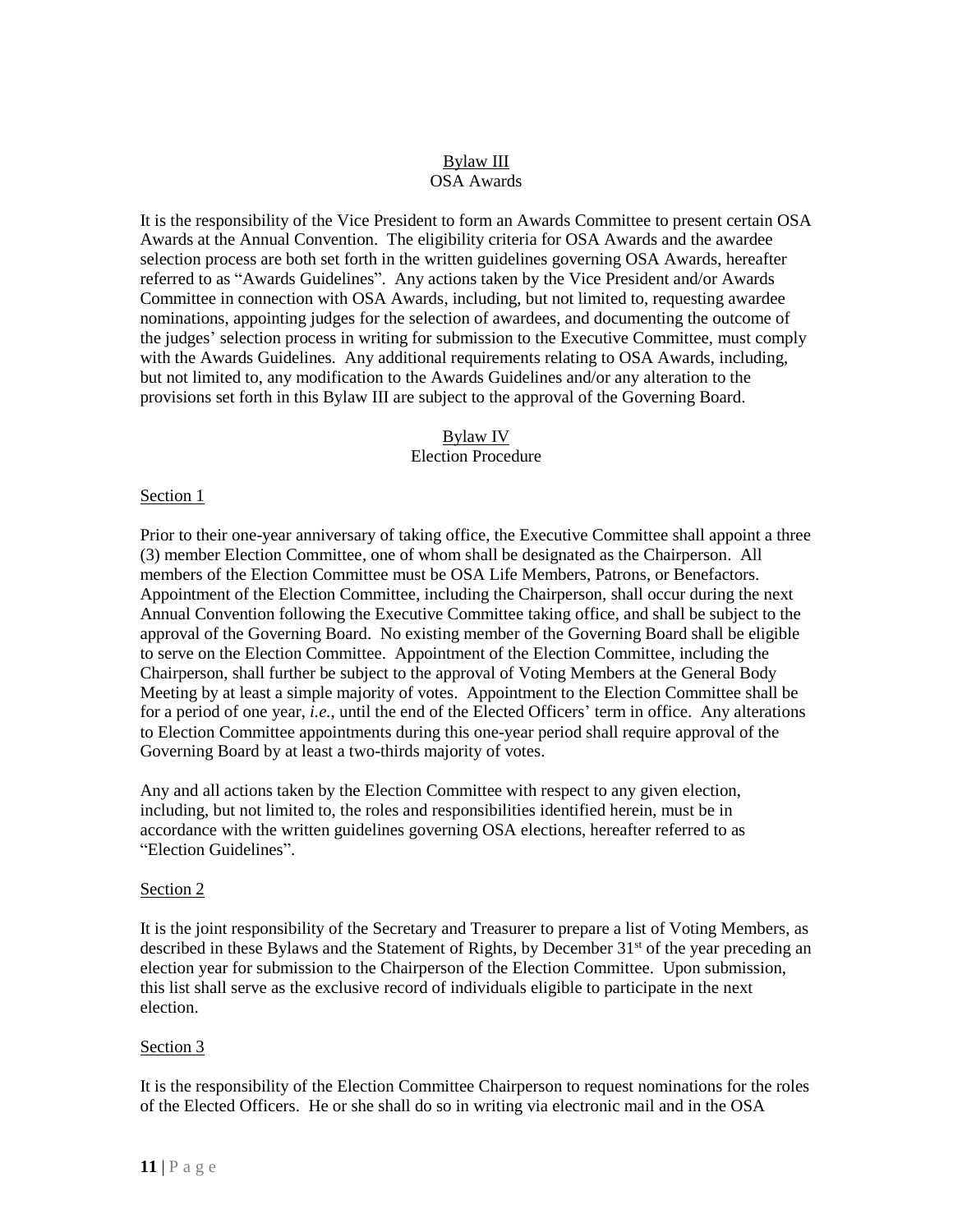Newsletter published during the September-December quarter of the year proceeding an election year. The format of the request for nominations shall be at the discretion of the Election Committee. A Voting Member shall not be deemed to have been validly nominated for the role of an Elected Officer unless he or she has been nominated by another Voting Member who is not in his or her immediate family.

Should there be multiple nominations for the role of an Elected Officer, it is the responsibility of the Election Committee Chairperson to prepare in writing a summary of the names and position statements of each candidate for a contested office, hereafter referred to as "Nominee Statements".

### Section 4

The Governing Board shall make reasonable efforts to establish and promote electronic voting procedures. Until such time as electronic voting is the exclusive voting format, it is the responsibility of the Election Committee to prepare paper voting ballots. Ballots shall be sequentially numbered and/or coded such that each ballot number and/or code corresponds to an individual on the list of Voting Members. Ballots shall be distributed to all Voting Members via U.S. mail by no later than the fourth weekend of March of the election year. Paper copies of any Nominee Statements shall be included with the ballots. The Election Committee shall open a Post Office box address to which ballots shall be returned by Voting Members. Address information for such Post Office box shall be included on the face of the ballot. It is the responsibility of the Voting Member to return his or her respective ballot via U.S. mail or Canada Post to the correct Post Office box, postmarked on or before the fourth Monday of April of the election year. Any ballots not postmarked on or before this date shall be deemed invalid.

The Election Committee shall adopt reasonable measures to ensure the secrecy of the ballots. Ballots shall be counted by the Election Committee by no later than the second Saturday of May of the election year. Prior to counting the ballots, the Election Committee shall notify the candidates of the location and time the counting will occur. Candidates and/or their representatives may attend the counting. Upon completion of the counting, results of the election shall be announced to all those present.

Election results shall be sent in writing to the President via electronic mail within one (1) calendar day. The President shall subsequently submit the results to the Governing Board within two (2) calendar days. Election results shall be published in a special newsletter by no later than May 30th of the election year.

### Section 5

All election materials shall be sealed and signed by each member of the Election Committee. It is the responsibility of the Election Committee Chairperson to maintain and preserve these materials for no less than a period of six months following the completion of the counting of ballots.

#### Section 6

The Election Committee shall prepare a detailed expense report relating to the election process. This expense report shall be submitted to the Treasurer by no later than thirty (30) days after submission of the election results to the President. It is the responsibility of the Treasurer to reimburse all valid expenses by no later than thirty (30) days after receipt of the expense report. To the extent the Treasurer deems an item on the expense report to be invalid and/or ineligible for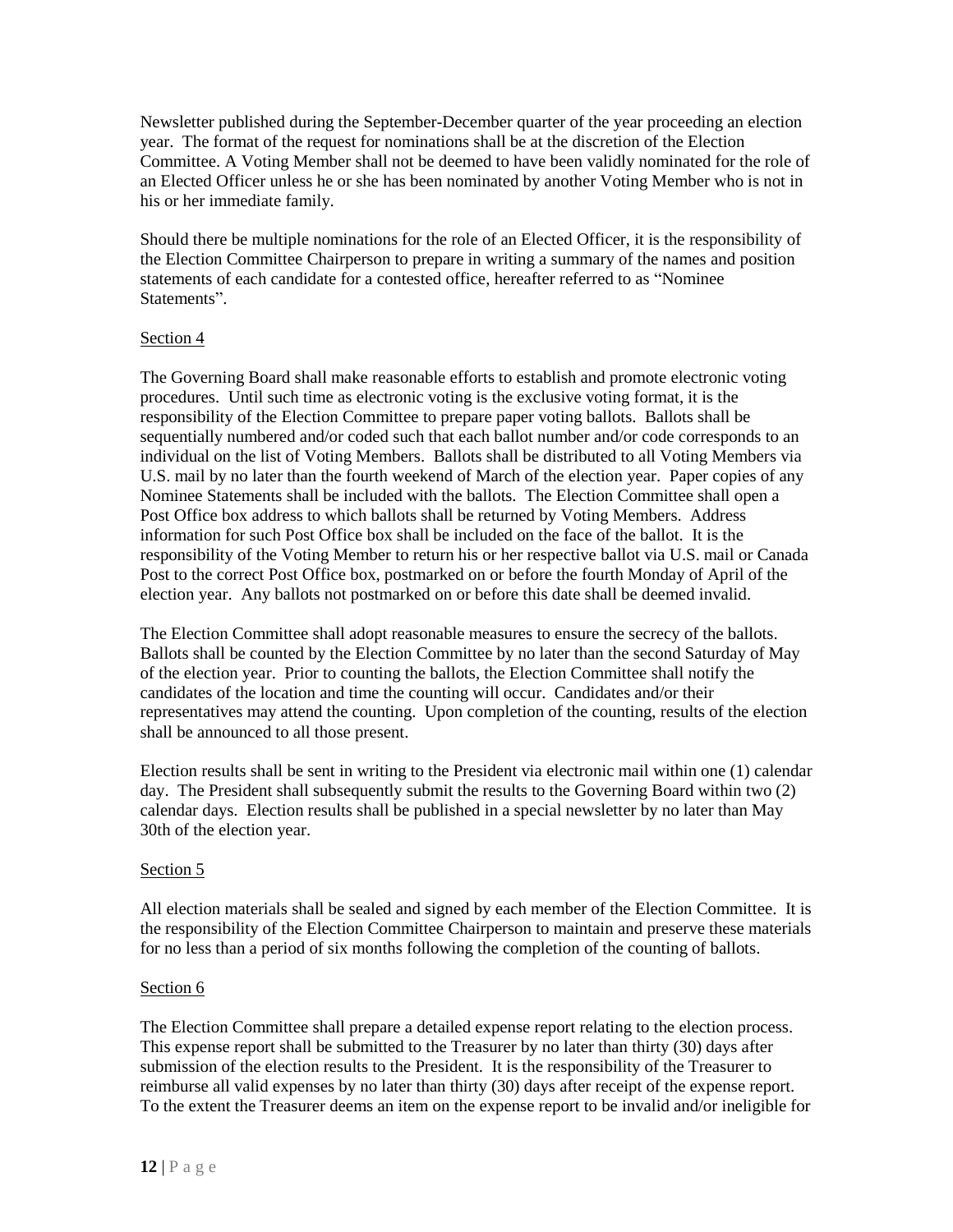reimbursement, it is the responsibility of the Treasurer to set forth his or her determination in writing by no later than thirty (30) days after receipt of the expense report. Should the Election Committee wish to dispute the Treasurer's decision, it may appeal to the Governing Board in writing within thirty (30) days. Any such appeal shall clearly set forth the Election Committee's basis for seeking further review. Upon reviewing the appeal, the Governing Board shall either confirm or overrule the Treasurer's determination. The decision of the Governing Board shall be final and binding.

### Section 7

Should a current Elected Officer opt to run for a different elected position, that Elected Officer shall relinquish any election-related responsibilities set forth in these Bylaws. Such responsibilities shall then be handled by an appointee of the Governing Board.

### Section 8

Any alteration to the procedures set forth in this Bylaw IV shall be subject to the approval of the Governing Board, and shall be disseminated to all Voting Members in writing by no later than January  $1<sup>st</sup>$  of the election year.

### Section 9

Any allegation of election irregularity and/or fraud, including, but not limited to, violation of the procedures set forth in this Bylaw IV, shall be submitted in writing to the President and the Governing Board. The Governing Board shall investigate the allegation and provide a written report of its findings within thirty (30) days of receipt of the written allegations. The decision of the Governing Board shall be final and binding.

> Bylaw V Duties & Responsibilities of the Executive Committee

### Section 1 – Powers, Functions, & Removal of the President

The President shall be the chief executive officer of OSA, the Chairperson of the Executive Committee, and the Chairperson of the Governing Board. The President, in consultation with the Governing Board, shall present a yearly plan of activities at the Annual Convention.

The President, with the assistance of other members of the Executive Committee, shall appoint members to at least the following OSA committees to conduct various functions: Advisory/Planning, Election, Finance, Odisha Development, Education, Cultural, and Convention Audit Committees.

Should the President fail to perform his or her duties to the satisfaction of the general membership, he or she may be removed by a vote of no confidence. A no confidence motion may be brought by a petition signed by at least 20% of all Voting Members, based on the annual membership list of that calendar year. Any such petition shall be submitted to the OSA Secretary, who shall circulate the same among the members of the Governing Board within ten (10) days, and among the general membership within thirty (30) days from the date of receipt. The Secretary shall collect votes on the motion from Voting Members via mail ballot by no later than thirty (30) days from the date of circulation of the petition, and shall announce the outcome of the vote in writing to the Vice President and Governing Board within seven (7) days of the deadline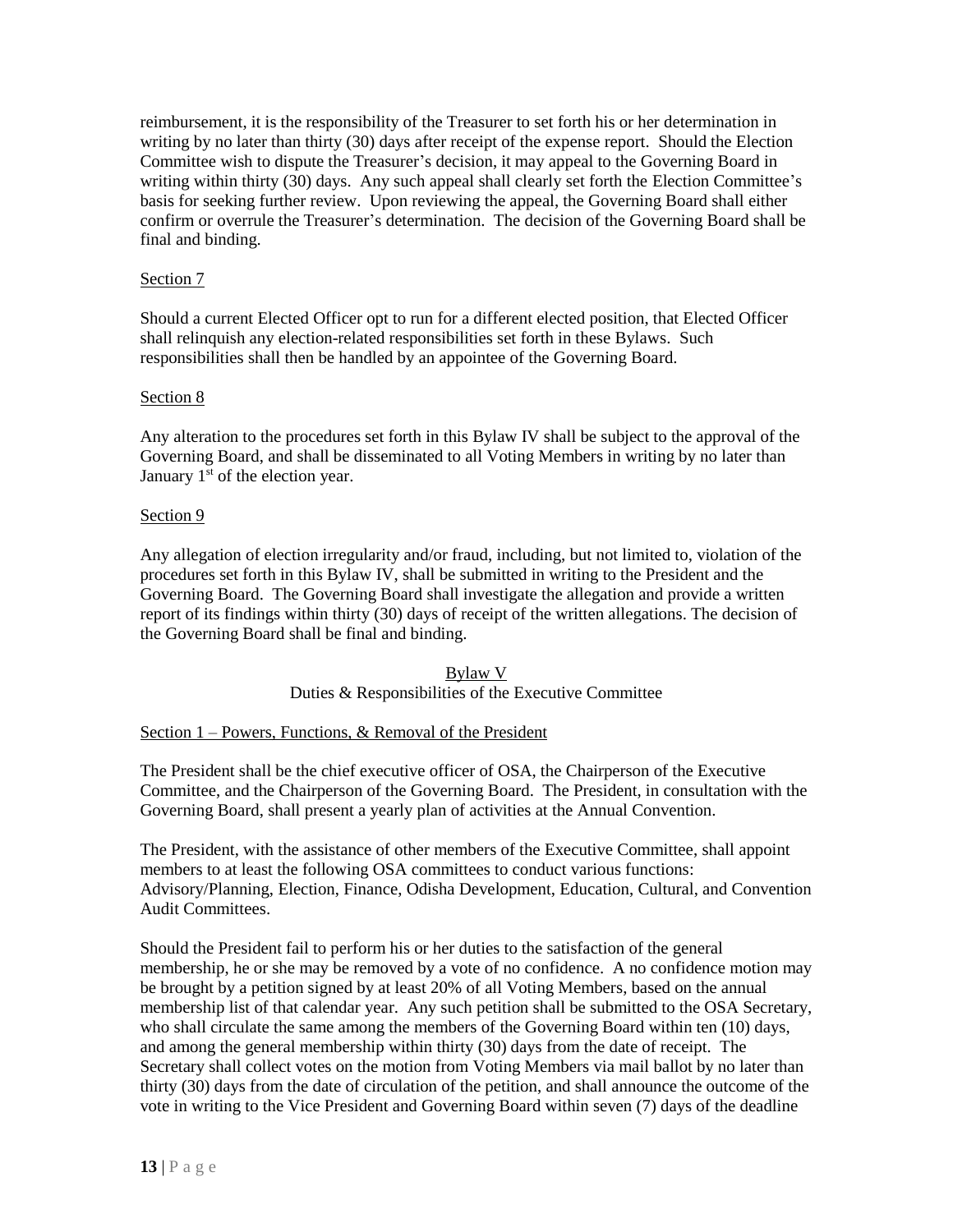to receive votes. A no confidence vote of at least two-thirds of all Voting Members is required to remove the President from office.

In the event of resignation, removal, or death of the President, the Vice President shall assume the office of the President for the rest of the term and shall appoint a Vice President subject to confirmation by the Governing Board.

### Section 2 – Powers, Functions, and Removal of the Vice President

The Vice President shall derive his or her duties from the President, and shall succeed the President in the event of his or her incapacity, removal, resignation, or death. The Vice President shall also serve as the Co-Convener and official representative of the Governing Board at the Annual Convention. The Vice President shall further manage the nomination and distribution of OSA awards and appoint the respective judges. The Vice President may also act in any additional capacity as delegated by the President.

Should the Vice President fail to perform his or her duties to the satisfaction of the general membership, he or she may be removed from office in the same manner as the President, as set forth in Bylaw V, Section 1 above. In the event of resignation, removal, or death of the Vice President, the President shall nominate a successor for the remainder of the term, subject to approval by the Governing Board.

### Section 3 – Powers, Functions, & Removal of the Secretary

The Secretary shall serve as the Secretary of the Governing Board. The Secretary shall record the minutes of Executive Committee, Governing Board, and General Body Meetings, and remain the custodian of such meeting notes throughout his or her term, such that any such notes are maintained in reasonable order and can be transferred to the next Secretary upon conclusion of the term. The Secretary, in conjunction with the Treasurer, shall be responsible for fundraising, membership drives, compilation of membership lists, and review and approval, if applicable, of membership applications. A list of new members shall be published in the first issue of the OSA Newsletter, as described below, in each fiscal year. Additionally, the Secretary shall coordinate development activities in Odisha by OSA members, provide administrative assistance for such activities through public and privately established non-profit organizations including, but not limited to, the NRO Cell/Center, established by the Government of Odisha.

Should the Secretary fail to perform his or her duties to the satisfaction of the general membership, he or she may be removed from office in the same manner as the President, as set forth in Bylaw V, Section 1 above, with the exception that a no confidence motion relating to the performance of the Secretary shall be presented to the President for further action. In the event of resignation, removal, or death of the Secretary, the President shall nominate a successor for the remainder of the term, subject to approval by the Governing Board.

#### Section 4 – Powers, Functions, & Removal of the Treasurer

The Treasurer shall serve as Treasurer of the Governing Board, and shall have primary responsibility for preparing an annual budget in consultation with the President. In addition, the Treasurer shall serve as Chairman of the OSA Finance Committee, which is responsible for all OSA investment decisions. Further, the Treasurer shall present the complete financial report of the past year at the Annual Convention in the General Body Meeting, including, but not limited to, any and all records of collections and expenses from the prior Annual Convention.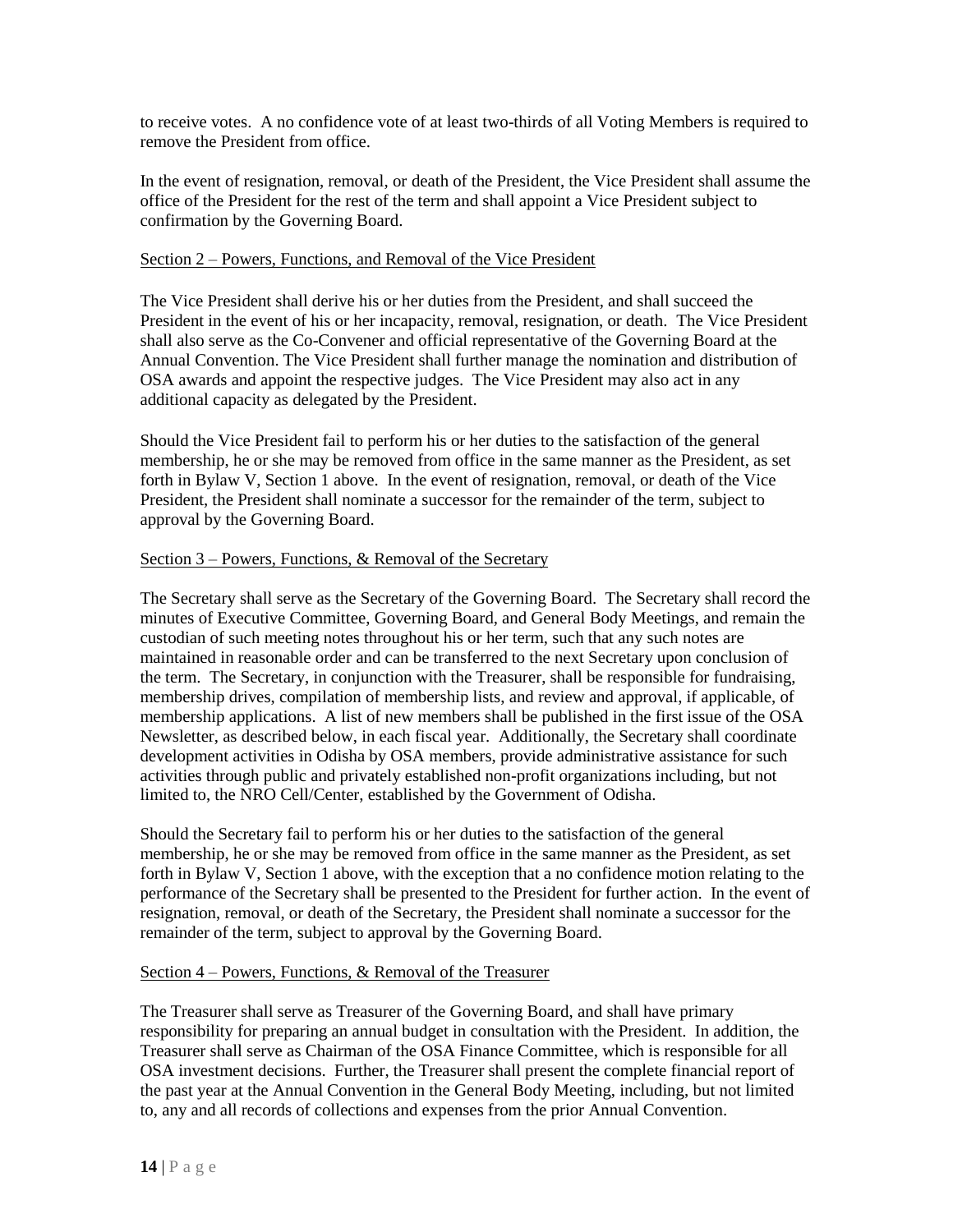The Treasurer, along with the Secretary, shall be responsible for fundraising, membership drives, compilation of membership lists, and review and approval, if applicable, of membership applications. A list of new members shall be published in the first issue of the OSA Newsletter, as described below, in each fiscal year.

Should the Treasurer fail to perform his or her duties to the satisfaction of the general membership, he or she may be removed from office in the same manner as the President, as set forth in Bylaw V, Section 1 above, with the exception that a no confidence motion relating to the performance of the Treasurer shall be presented to the President for further action. In the event of resignation, removal, or death of the Treasurer, the President shall nominate a successor for the remainder of the term, subject to approval by the Governing Board.

### Section  $5$  – Powers, Functions,  $\&$  of the OSA Newsletter Editor(s)

The Editor(s) shall be appointed by the President, subject to the approval of the Governing Board. The Editor(s) shall have primary responsibility for the content and publication of the OSA Newsletter at the conclusion of each quarter in the fiscal year. Each Newsletter shall include, among other items, notes from the President and Secretary, a summary of Local Chapter activities, non-political news from Odisha, and a digest of Odia-American youth activities. The Newsletter shall be distributed to the general membership in electronic form. An Editor may be removed by the President. In the event of resignation, removal, or death of an Editor, the President shall nominate a successor for the remainder of the term, subject to approval by the Governing Board.

### Section 6: Powers, Functions, & Removal of the Joint Secretary

The Joint Secretary shall be appointed by the President, upon recommendation of the Secretary, subject to the approval of the Governing Board. The Joint Secretary shall derive duties from the Secretary, and assist in member recruitment, preparation of meeting minutes, maintenance of records, and any other activities deemed appropriate by the Secretary. The Joint Secretary may be removed by the President, upon the recommendation of the Secretary. In the event of resignation, removal, or death of the Joint Secretary, the President shall nominate a successor for the remainder of the term, subject to approval by the Governing Board.

#### Section 7: Powers, Functions, & Removal of the Joint Treasurer

The Joint Treasurer shall be appointed by the President, upon recommendation of the Treasurer, subject to the approval of the Governing Board. The Joint Treasurer shall derive duties from the Treasurer and assist in member recruitment, preparation of the OSA budget, financial reports, maintenance of member records, and any other activities deemed appropriate by the Treasurer. The Joint Treasurer may be removed by the President, upon the recommendation of the Treasurer. In the event of resignation, removal, or death of the Joint Treasurer, the President shall nominate a successor for the remainder of the term, subject to approval by the Governing Board.

#### Section 8 – Powers, Functions, & Removal of the Public Relations Officer

The Public Relations Officer shall be appointed by the President, subject to the approval of the Governing Board. The Public Relations Officer shall derive duties from the Vice President including, but not limited to, leading and/or assisting in member communication, web page maintenance, preparation of public relations material, making public communications, and other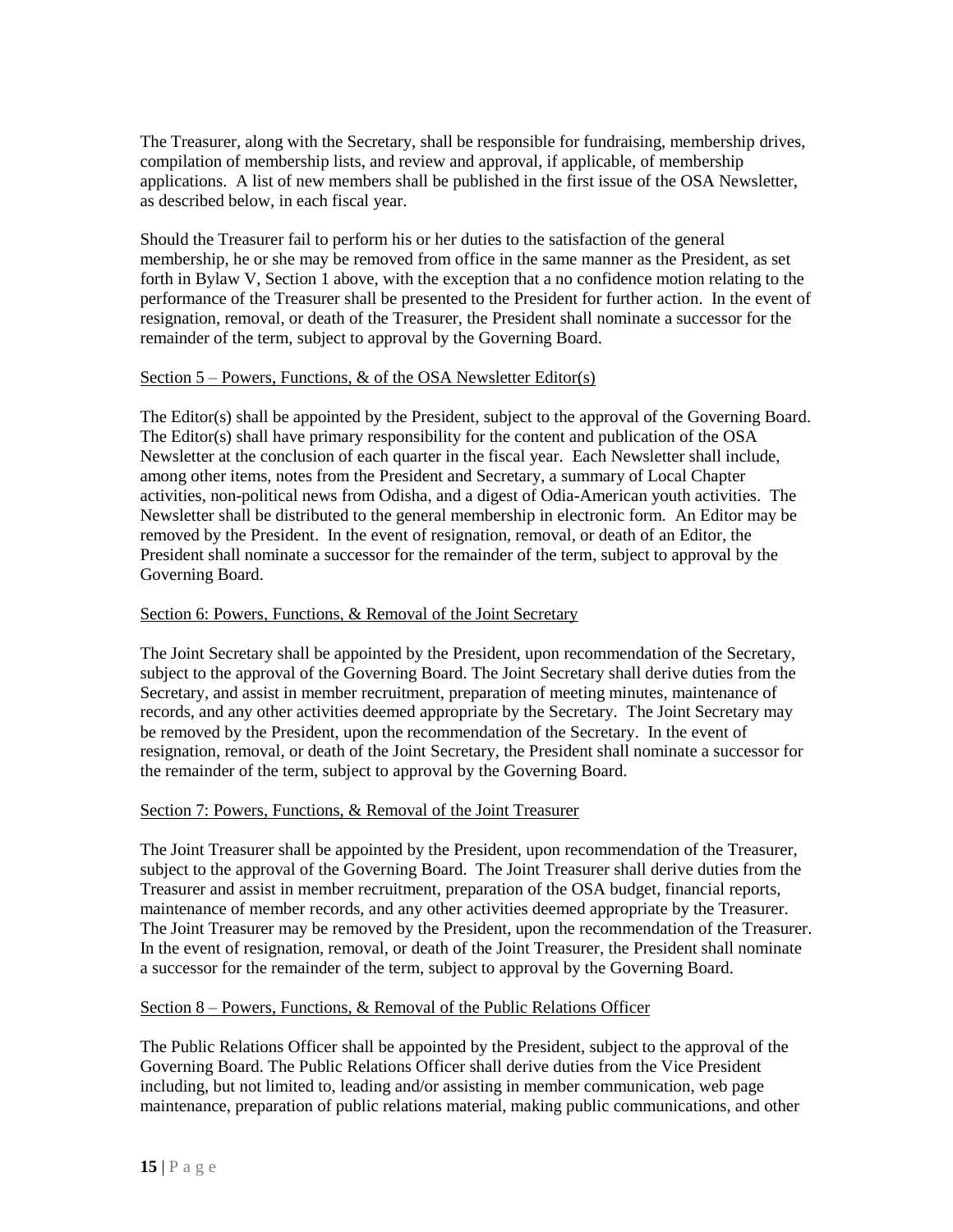activities to promote OSA. The Public Relations Officer may be removed by the President. In the event of resignation, removal, or death of the Public Relations Officer, the President shall nominate a successor for the remainder of the term, subject to approval by the Governing Board.

### Section 9 – Powers, Functions, & Removal of the General Counsel and/or Legal Advisor

The General Counsel and/or Legal Advisor shall be appointed by the President, subject to the approval of the Governing Board. The General Counsel and/or Legal Advisor shall serve in an advisory capacity to the Elected Officers and the Governing Board. The General Counsel and/or Legal Advisor shall keep apprised of pertinent laws, regulations, and provisions, and advise upon what action may be necessary. In addition, the General Counsel and/or Legal Advisor shall be responsible for the drafting of all written documents on behalf of OSA and serve as a liaison with any outside legal counsel retained to handle specific legal matters. The General Counsel and/or Legal Advisor may be removed by the President. In the event of resignation, removal, or death of the General Counsel and/or Legal Advisor, the President shall nominate a successor for the remainder of the term, subject to approval by the Governing Board.

### Bylaw VI

### Finances & Accounting

### Section 1 – OSA Financial Information

It is the responsibility of the Treasurer to maintain any and all OSA financial information, including, but not limited to, monetary funds, accounts, investments, expenses, and charitable collections and expenditures (hereafter referred to as "Financial Information"). The Treasurer may seek the assistance and/or cooperation of the Executive Committee and/or Governing Board for purposes of obtaining and maintaining records of OSA Financial Information.

As stated in Article IX, each Local Chapter located in the United States shall submit a copy of its annual financial statement to the Treasurer by March 31<sup>st</sup> of each year. As further stated in Articles IX and X, each Local Chapter shall submit a copy of its annual financial statement upon request from the Treasurer of OSA. The Treasurer shall prepare OSA's annual financial report by the start of the next fiscal year. The Treasurer shall also prepare a separate expense report for publication in the OSA Souvenir and on the OSA Website, and for distribution to the general membership via electronic mail.

Upon election of a new Treasurer, it is the responsibility of the prior Treasurer to transfer all Financial Information by no later than August  $31<sup>st</sup>$  of the election year.

OSA Financial Information may be audited at the end of an Executive Committee's term. Such audit shall be initiated by the new Executive Committee, upon taking office. Should a new Executive Committee opt to initiate an audit, the new President shall either appoint two (2) individuals from the general membership, or two non-members, to serve as auditors for this purpose, subject to the approval of Voting Members by at least a simple majority of votes.

### Section 2 – Finance Committee

Upon taking office, the Executive Committee shall appoint a three (3) member Finance Committee consisting of the Treasurer and two (2) other OSA Life Members, Patrons, or Benefactors, as defined in the Statement of Rights, neither of whom shall be members of the current Governing Board. Appointment of the Finance Committee shall occur during the next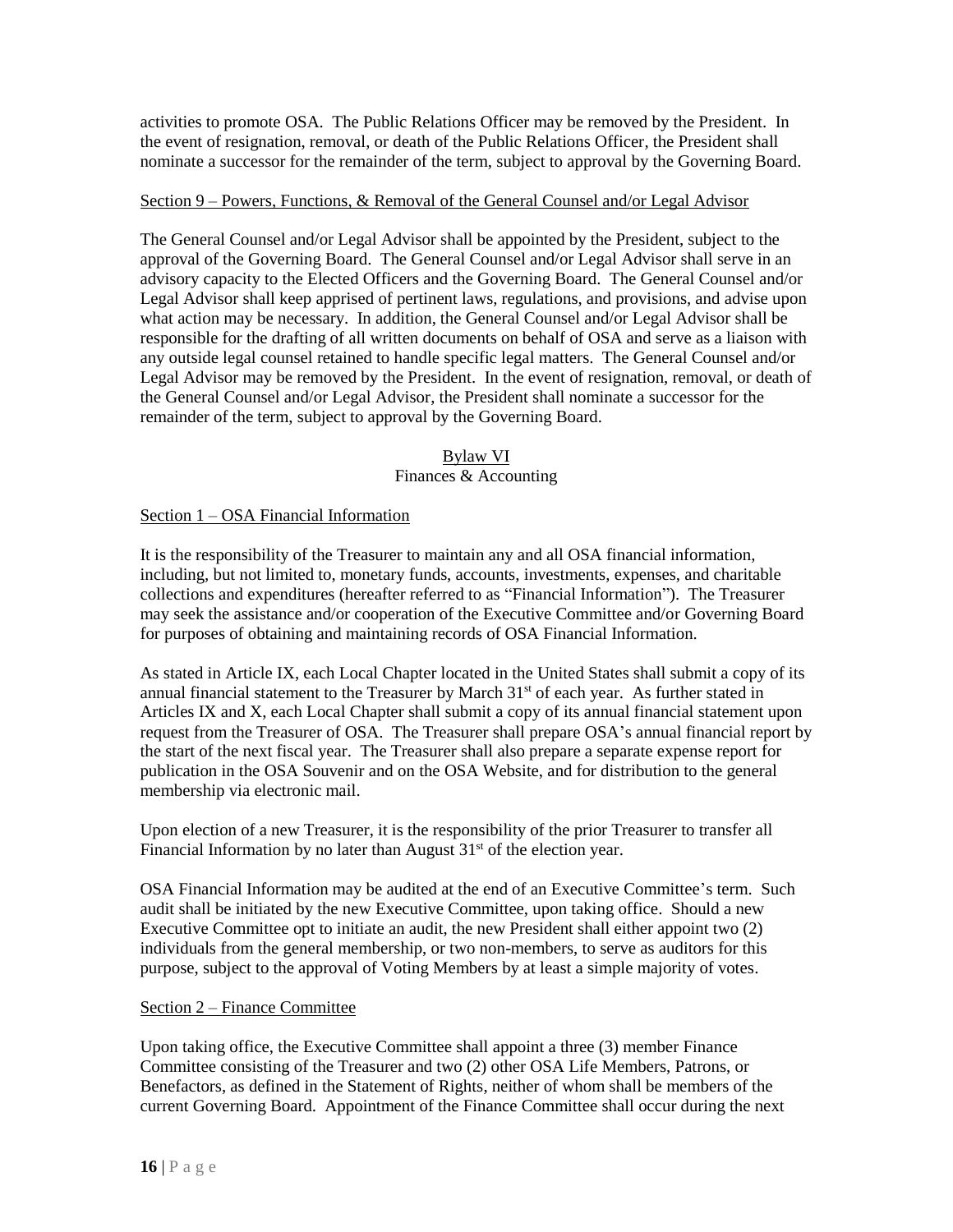Annual Convention following the election of the Executive Committee, and shall be subject to the approval of Voting Members at the General Body Meeting by at least a simple majority of votes. Appointment to the Finance Committee shall be for a period of two years, *i.e.*, for the duration of the Elected Officers' term in office. Any alterations to Finance Committee appointments during this two-year period shall require approval of the Governing Board by at least a two-thirds majority of votes.

### Section 3 - OSA Assets

OSA assets, both monetary and intellectual property, including, but not limited to, its name(s); Constitution and Bylaws; Articles of Organization; trademarks, trade names, and trade dress; OSA logo; domain names; discussion group names; and historical information (hereafter referred to as "OSA Assets"), are the property of OSA, and do not belong to any member of OSA, member of the Executive Committee, member of the Governing Board, outside organizations, volunteers, or private individuals.

No portion of OSA's earnings shall, at any time, go toward the personal benefit of any member of OSA, member of the Executive Committee, member of the Governing Board, outside organization, volunteer, or private individual. Should OSA cease to exist, any and all assets shall first be applied toward any existing liabilities. Any remaining assets shall be donated to charitable organizations having objectives similar to those of OSA, subject to the approval of Voting Members by at least a simple majority of votes.

### Section 4 – OSA Operating Budget

OSA's annual operating budget shall be limited to available revenue, including, but not limited to, its annual membership fees; fees collected at the Annual Convention; fees collected from conversion of OSA members to Patrons and/or Benefactors; funds raised by other means; and no more than twenty-five percent (25%) of any fees collected from new Life Members and 5-year Members, as defined in the Membership Application and Statement of Rights. To the extent fees from new Life Memberships and 5-year Memberships are included in the operating budget, they must be allocated to "OSA Development", to be defined as events and/or activities promoting OSA's core mission, including, but not limited to, the Regional Drama Festival; Odia language propagation; Odissi, Champu, and Chaanda music; and Odia folk and Odissi classical dance.

Fifty percent (50%) of all Life Membership and 5-year Membership fees shall be invested for long-term growth, including, but not limited to, fixed deposit accounts. All such investments shall be at the discretion of the Finance Committee, subject to the approval of the Governing Board, and shall be held in the name of OSA, to be controlled by the signatures of any two (2) of the three (3) members of the Finance Committee. Any earnings from such long-term investments may be included in the annual operating budget. Notwithstanding the foregoing, under special circumstances, a portion of Life Membership fees may be included in the annual operating budget, subject to the approval of the Governing Board.

The remaining twenty-five percent (25%) of all Life Membership and 5-year Membership fees shall be shared with the Local Chapter to which the member belongs, for purposes of chapter development. Any and all such fees are to be spent at the Local Chapter level, not the National level.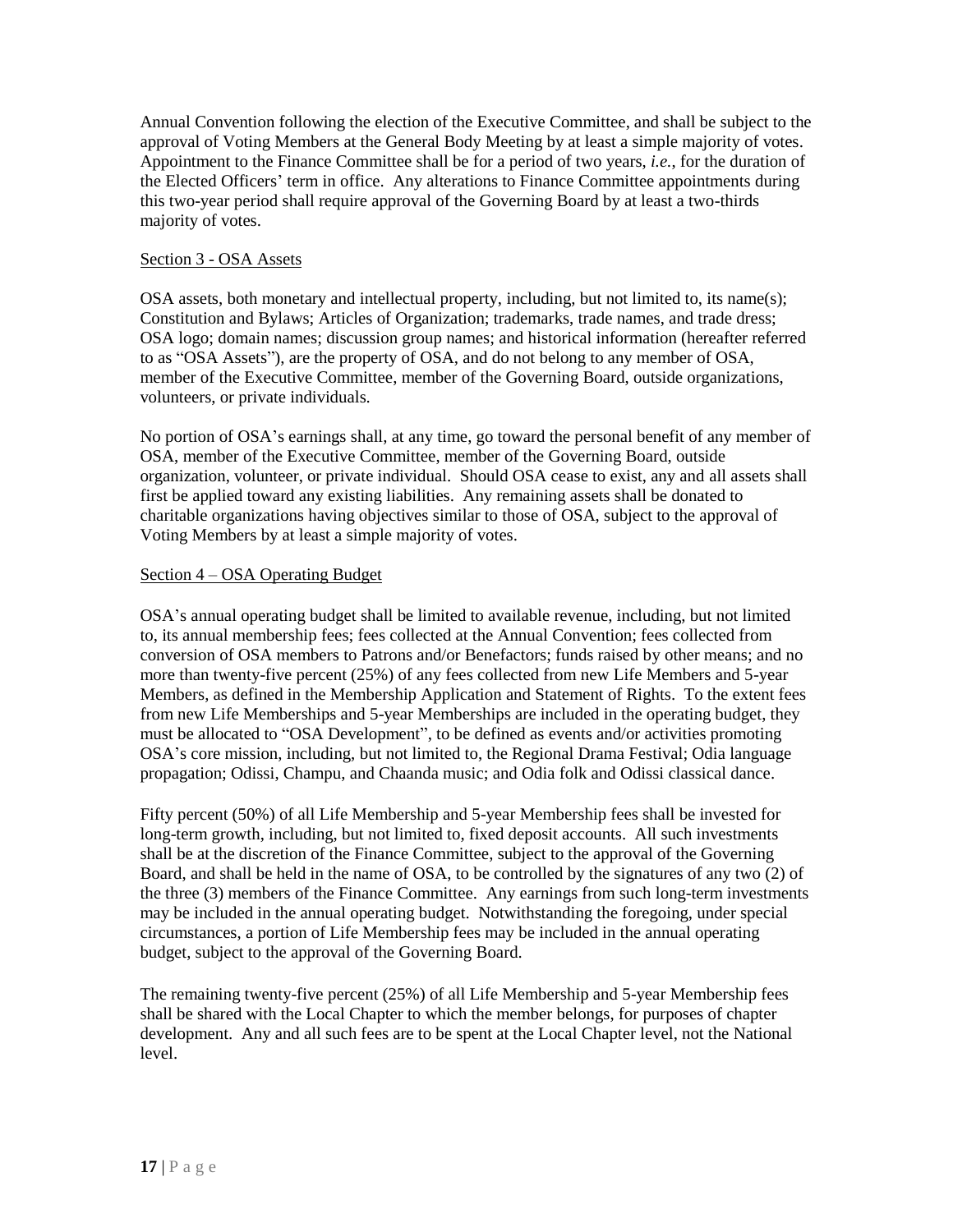#### Section 5 – Emergency Relief Fund

OSA shall maintain an "Emergency Relief Fund", hereafter referred to as ERF. The circumstances necessitating disbursement from ERF and fund raising procedure will be as per "OSA fundraising and disbursement guideline" adopted by the Governing Board. Notwithstanding the provisions of Bylaw VI, Section 4, an amount of no more than \$7000 from the ERF may be disbursed for a single individual or family based emergency situation. In case of natural disaster that affects Odisha, the Governing Board will decide the disbursement amount from the ERF by a simple majority. The expenditure of any portion of the ERF is subject to approval by the Governing Board upon a written request from the Executive Committee.

### Section 6 – Expense Approval

In the event any one item of expenditure by OSA or by an Elected Officer exceeds \$300, such expense must be approved by the President prior to reimbursement. In the event any one such item exceeds \$500 and not part of the annual budget, such expense must be approved by the Governing Board prior to reimbursement. Approval shall be requested via electronic mail. In the event a member of the Governing Board does not respond to a reimbursement request within two (2) weeks, it shall be assumed that the individual has approved the request.

To the extent an OSA operational expenditure exceeds \$10,000, such expense shall require preapproval from Voting Members. Not withstanding the foregoing, in the event of unforeseen circumstances, an expenditure exceeding \$10,000 may be approved by the Governing Board.

### Bylaw VII OSA Communications

Unless otherwise stated in this Constitution and Bylaws, all communications related to OSA business shall be electronic. However, any Voting Member may submit to the Secretary a written request for paper communications. Should the Governing Board opt to deviate from this policy for purposes of a specific instance, it must provide written notice on the OSA Website and written notification to the general membership at least thirty (30) days prior to such deviation. The formal channels of communications for OSA may include, among other things, the OSA Website, the newsletter Utkarsa, and the electronic forum OSANet. Any use of OSANet as a communication channel, be it by the Executive Committee, Governing Board, individual OSA Members, or the OSANet moderator, must be consistent with the written guidelines governing OSANet usage, hereafter referred to as "OSANet Guidelines". All rules and regulations governing OSANet, including, but not limited to, the selection, role, and tenure of the moderator of OSANet shall be set forth in the OSANet Guidelines.

## Bylaw VIII

### Voting Rules

Approval from the Governing Board shall be sought via electronic mail. In the event a member of the Governing Board does not respond within two (2) weeks after a request for approval has been circulated to the Governing Board, and at least two reminders (including, but not limited to, those sent 7 and 10 days after the initial request) to vote citing this clause are sent to the member, it shall be assumed that the Governing Board member has approved the request.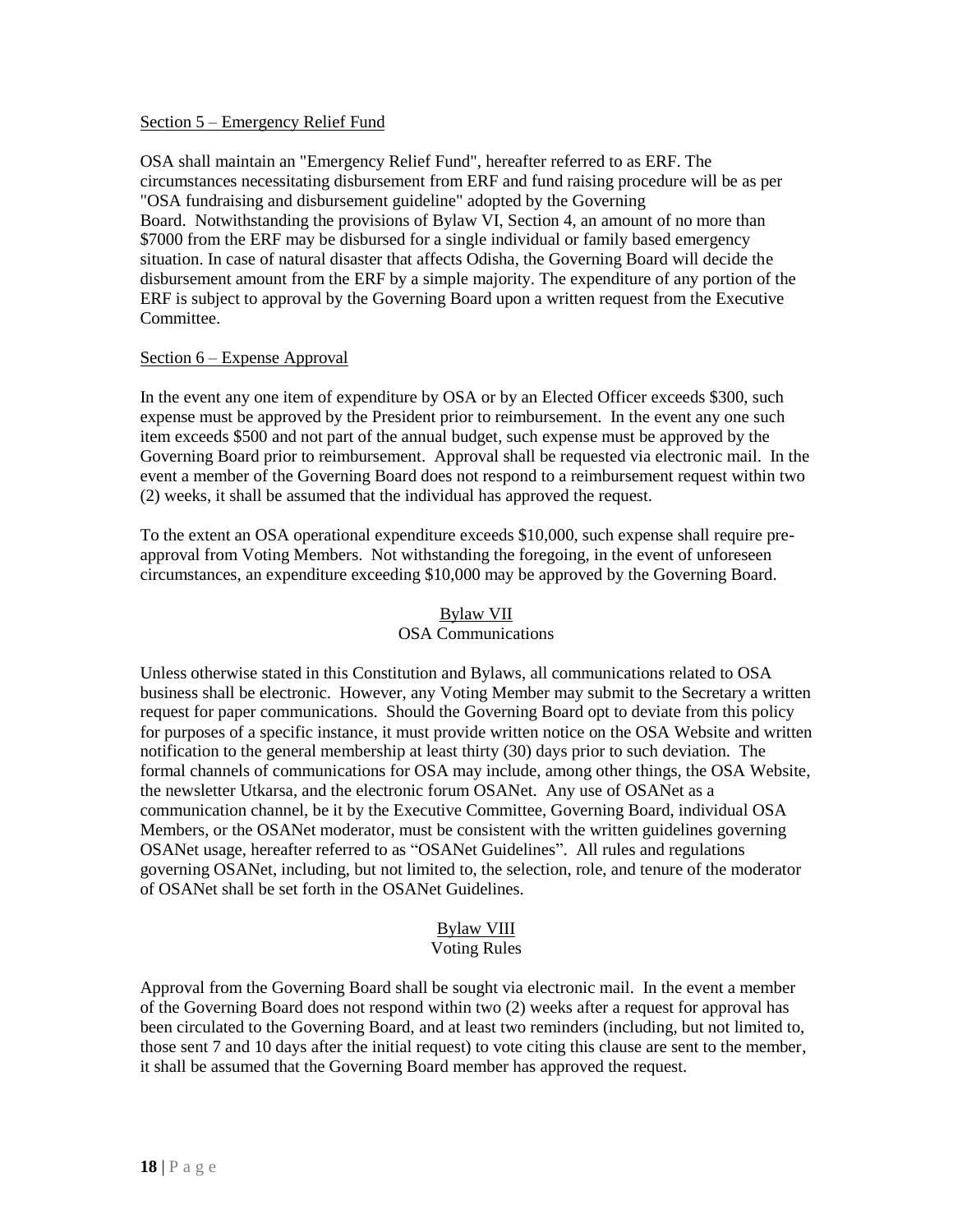Approval from Voting Members may be sought via electronic mail or paper mail. Any such request for approval shall set forth a designated time and manner for response to the request. The designated time for response shall be no less than fifteen (15) days. In the event a Voting Member does not respond within the designated time set forth in the request, it shall be assumed that the Voting Member has approved the request.

### Bylaw IX

### Grievance Hearing Process

Prior to taking office, the incoming Executive Committee shall nominate a three (3) member Grievance Handling Committee (GHC). All members of the GHC must be OSA Life Members, Patrons, or Benefactors, as defined in the Statement of Rights. Appointment of the GHC shall occur during the next Annual Convention following the election of the Executive Committee, and shall be subject to the approval of Voting Members at the General Body Meeting by at least a simple majority of votes. Appointment to the GHC shall be for a period of two years, *i.e.*, for the duration of the Elected Officers' term in office. Any alterations to GHC appointments during this two-year period shall require approval of the Governing Board by at least a two-thirds majority of votes.

Only Voting Members, as defined above and in the Statement of Rights, have standing to submit a grievance to the GHC. Any and all grievances shall be submitted in writing, and shall outline in detail the nature of the complaint. The GHC shall investigate the grievance and provide a written report of its investigation and proposed solution within sixty (60) days of receipt of the grievance. Should the grieving party remain dissatisfied, it may appeal to the Governing Board in writing within thirty (30) days. Any such appeal shall clearly set forth the underlying grievance, as well as the grieving party's basis for seeking further review. Upon reviewing the appeal, the Governing Board shall either confirm the GHC's determination or request a new hearing before the GHC, within thirty (30) days of receipt of the appeal. The decision of the Governing Board shall be final and binding.

Any member who initiates a legal proceeding without first following the procedures set forth above in this Bylaw IX shall be subject to disciplinary action, including, but not limited to, termination of OSA membership.

#### Bylaw X

### Unforeseen Circumstances

In the event of unforeseen circumstances, including, but not limited to, acts of nature; events preventing an Elected Official, member of the Executive Committee, or member of the Governing Board from performing his or her duties in a timely manner; and/or circumstances under which no guidance is available in this Constitution and Bylaws, but time sensitive challenges require immediate attention, the decisions of the Governing Board shall be final.

#### Bylaw XI OSA Standards, Policy, & Rules of Business

Any documents pertaining to OSA standards, policy, and rules of business shall require approval by the Governing Board, and upon receiving such approval, shall be final and binding. Additionally, any interpretation by the Governing Board of OSA standards, policy, and rules of business in organizational affairs shall further be final and binding.